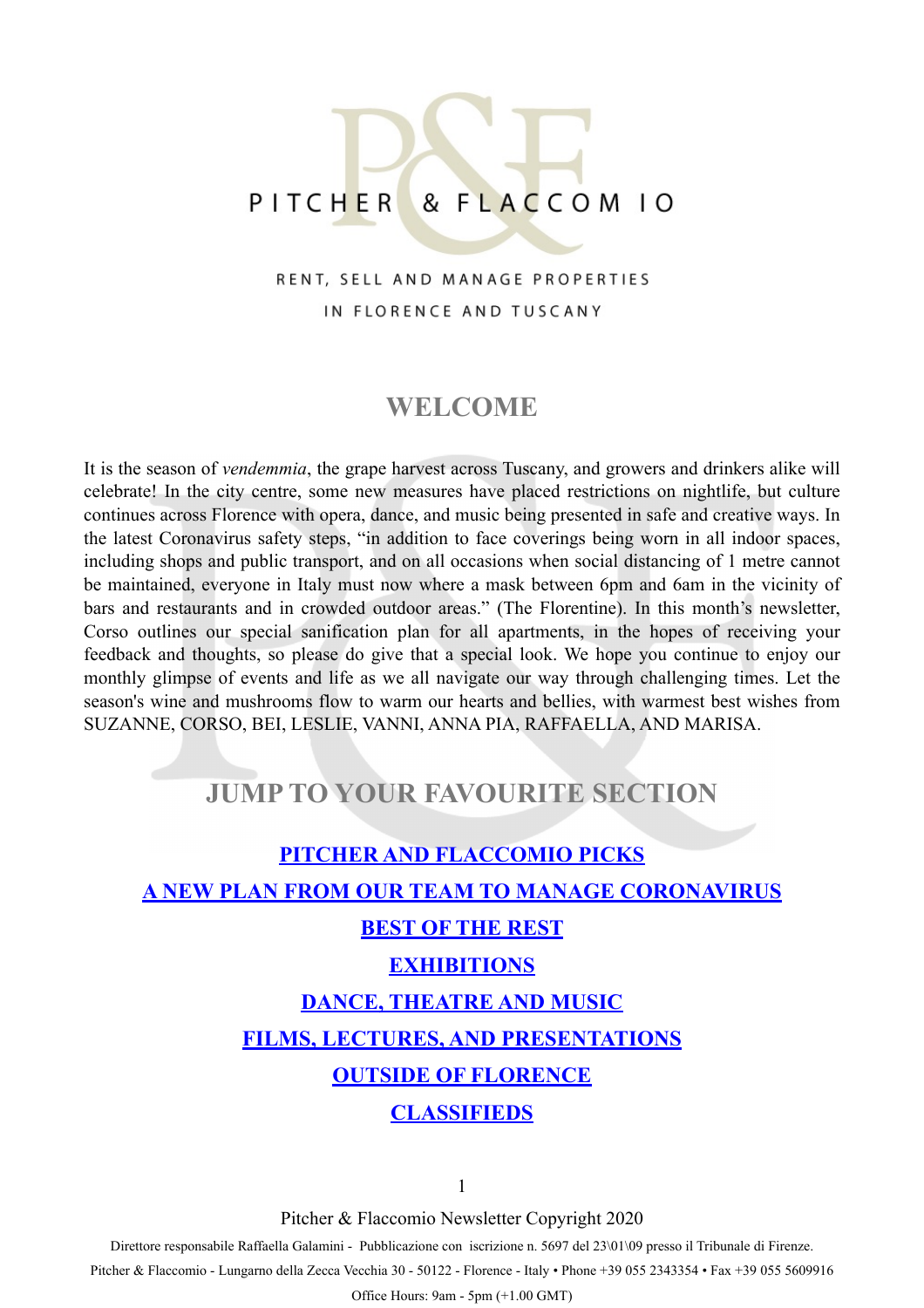## <span id="page-1-0"></span>**PITCHER & FLACCOMIO PICKS FOR SEPTEMBER**

#### **BEST EVENT: FABBRICA EUROPA FESTIVAL 27TH EDITION, 2020**

The 27th edition of the Festival Fabbrica Europa will take place in Florence from September 3 to October 8. We have designed this festival edition with the aim of looking at both the present and the future, outlining a program driven by the potential of the relationship between performing arts, outdoor space, nature. The programme includes selected dance and music productions by Italian and international well-known and emerging artists. Find the full programme of the Festival on [www.fabbricaeuropa.net.](https://fabbricaeuropa.voxmail.it/nl/pv4vqe/j3e0gz/ypjhagm/uf/43/aHR0cDovL2ZhYmJyaWNhZXVyb3BhLm5ldC9lbi9mYWJicmljYS1ldXJvcGEtMjAyMC0yNy1lZGl0aW9uLw?_d=57S&_c=ff2e24c6) Dates: September 3 – October 8. PARC Performing Arts Research Centre, Cascine Park, Teatro Cantiere Florida, Teatro Puccini \_ Florence. Teatro Studio Mila Pieralli \_ **Scandicci** 

#### **BEST FESTIVAL TO "DIY - DO IT YOURSELF" THIS YEAR: MAKE YOUR OWN LANTERN AND SHINE BRIGHTLY FOR LA RIFICOLONA, September 7**

While the parade itself may not go ahead this year due to coronavirus restrictions, September 7 is a great night to make lanterns with the kids and shine them from the windows in honour of an old tradition! On the night of September 7, the eve of the Madonna's birthday on the 8th, Florentines and "pilgrims" (mostly children) traditionally carry paper lanterns on sticks as they make their way from Piazza Santa Croce to Piazza Santissima Annunziata, home of the Basilica di Santissima Annunziata which is dedicated to Mary. Why not celebrate the day by learning how to make your own lantern, in honour of this fun tradition! [Read the history of La Rificolona here.](https://www.visitflorence.com/florence-events/rificolona-festival.html)

#### **BEST P&F RENTAL: A COMFORTABLE SMALL APARTMENT WITH LOTS OF LIGHT AND A VIEW**

A lovely two bedroom apartment with a terrace for barbecues. Via San Gallo is located between Piazza San Marco and Piazza della Libertà, within the circle of the avenues delimiting the historical center. The apartment is approx. 5 minutes` walk from the Accademia museum and 10 from the Duomo. It is conveniently located near the avenues for access via automobile. Via San Gallo is off the beaten tourist path, though still just a short stroll from the fabulous Florentine food market of San Lorenzo. [More](https://pitcherflaccomio.com/property/1486/) [information and photos here.](https://pitcherflaccomio.com/property/1486/)



#### **BEST TRADITION: THE FESTIVAL OF SANTA MARIA DEL FIORE, September 8**

While the usual celebrations have been cancelled due to the coronavirus emergency, it's still

2

Pitcher & Flaccomio Newsletter Copyright 2020

Direttore responsabile Raffaella Galamini - Pubblicazione con iscrizione n. 5697 del 23\01\09 presso il Tribunale di Firenze.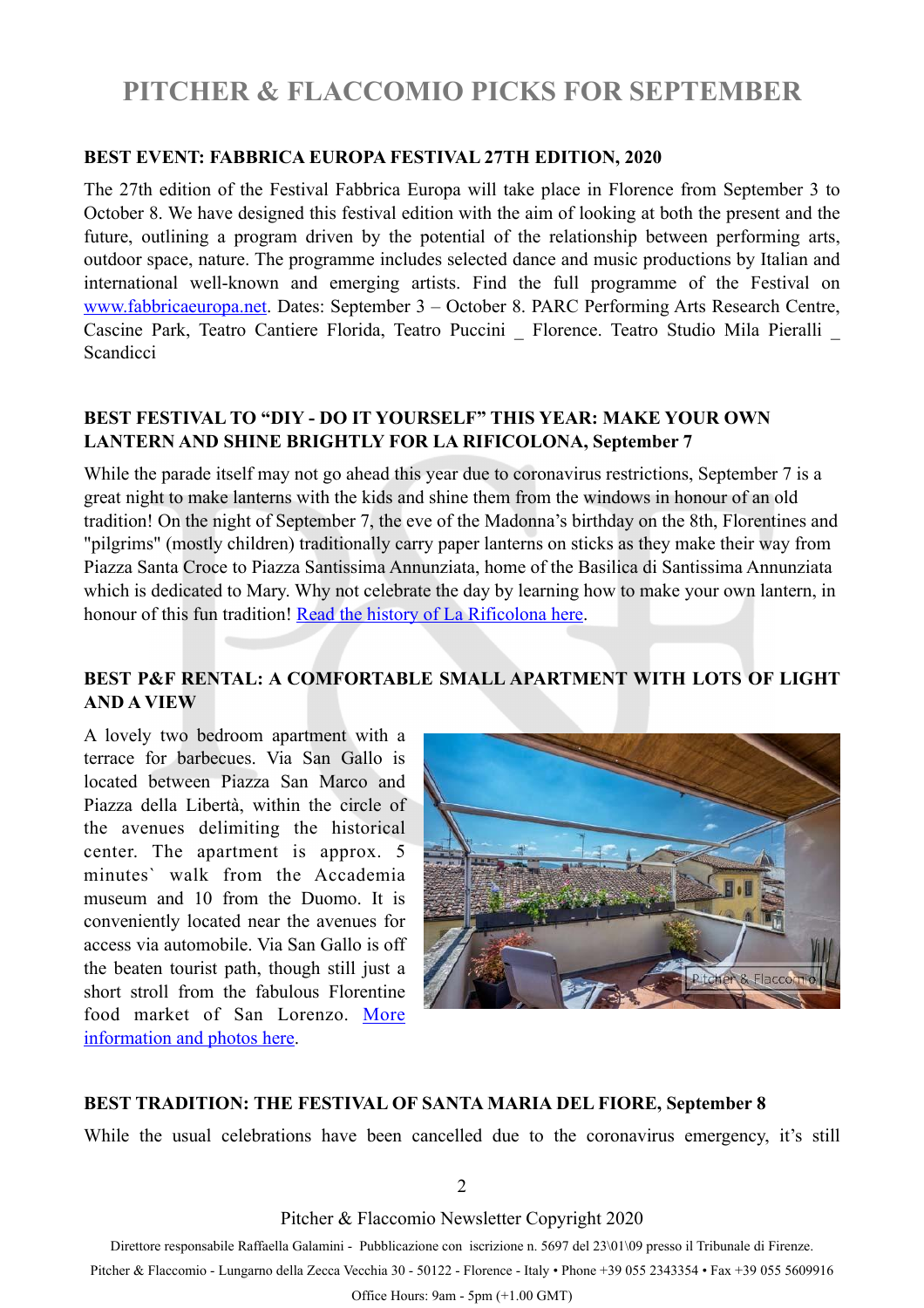beautiful to mark the traditions by reading about their history. This day celebrates the Feast of the Opera di Santa Maria del Fiore. The 8th of September 1296 is the memorable date that the Opera di Santa Maria del Fiore has adopted as the date of its foundation. The Feast of the Nativity of the Blessed Virgin Mary (8 September) in 1296 was reportedly the day chosen to lay the foundation stone of the new ecclesiamaior, which was to replace the now inadequate church of Santa Reparata. The Opera has not been idle since that memorable day, working unstintingly and without a break for fully seven centuries, making this ancient institution one of the strongest links that Florence still has with its history today. [Read more history here](https://duomo.firenze.it/en/about-us/history/art).

#### **SECOND BEST TRADITION: CARRO MATTO, THE CRAZY CART FESTIVAL IN FLORENCE, Last Saturday of September**

Another wonderful tradition that may be celebrated in a modified way this year, or even with a simple festive wine *brindisi* at home! - Every year, Florence experiences the arrival of the Carro Matto in to town from the nearby wine producing area of Chianti Rufina. Literally translated as "crazy cart", the Carro Matto is pulled by a pair of white oxen and accompanied by a parade in historical costume, drums, flag throwers and even a cannon! The cart leaves from Palagio di Parte Guelfa, then returns to the Piazza del Duomo where it gets a blessing and finally ends in Piazza della Signoria. So what is this event with the crazy cart? Today, it celebrates the centuries-old Tuscany tradition of wine-making by reconstructing how the wine arrived into town. [Read more about the](https://www.visitflorence.com/florence-events/carro-matto-grape-harvest.html)  [tradition here.](https://www.visitflorence.com/florence-events/carro-matto-grape-harvest.html).

#### **BEST EXHIBITION: LAST CHANCE TO SEE LORENZO QUINN'S "GIVE" IN THE BOBOLI GARDENS, Until September 4**

#### *(from [feelflorence.it](https://www.feelflorence.it/en/node/33866))*

The latest creation of the sculptor known for his large installations of hands is now on display in Florence before being donated to the city of Pietrasanta next September for the International Sculpture Park and will be part of a UN project against climate change. In the new artwork the union of a male and a female hand symbolize the sense of giving without receiving. The sculpture is made of resin and recycled material, in order to convey a message based on environmental sustainability. [More information here](https://www.uffizi.it/magazine/give-quinn-boboli).

#### **BEST NIGHTS OUT: A CELEBRATION OF SOCIAL AND CULTURAL EVENTS AT LA LIMONAIA, All month**

#### *(From: [feelflorence.it](http://feelflorence.it))*

The Limonaia opens **every day** with an eventful program and a comfortable food & beverage area! **Live music**, art performances, **entertainment for children** and a Sunday lunch just for families. The food area is available throughout the evening from 19:00 to 23:30. Events coming up next:

September 1: [Live Improvised Theatre Competition!](https://www.lalimonaiastrozzi.it/event/match-dimprovvisazione-teatrale-professionisti/) 

- September 2: [Graphic Designer Competition](https://www.lalimonaiastrozzi.it/event/premiazione-creamilalimonaia-graphic-contest-2020/)
- September 2: [Live Music with Maledetti Toscani, Rooms by the Sea](https://www.lalimonaiastrozzi.it/event/rooms-by-the-sea-live/)

#### Pitcher & Flaccomio Newsletter Copyright 2020

Direttore responsabile Raffaella Galamini - Pubblicazione con iscrizione n. 5697 del 23\01\09 presso il Tribunale di Firenze.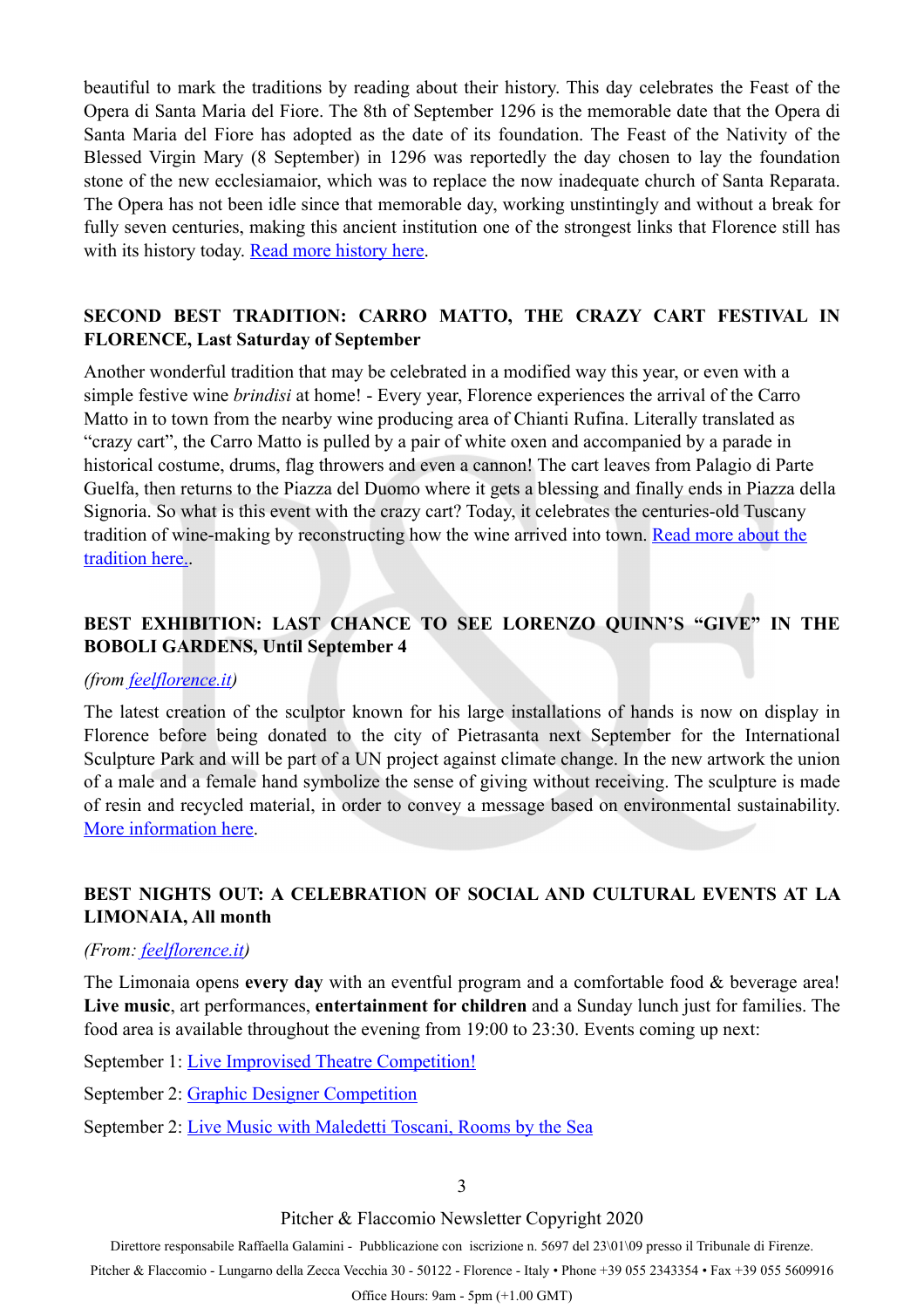September 3: [Socially Distanced Sound](https://www.lalimonaiastrozzi.it/event/socially-distanced-sound/)

September 4: [Live Music with Lemon Summer Selection #10](https://www.lalimonaiastrozzi.it/event/lemon-summer-selection-10/)

Every Thursday: [Amphitheater Yoga • La Limonaia](https://www.facebook.com/events/322588065416721/?acontext=%7B%22source%22%3A3%2C%22source_newsfeed_story_type%22%3A%22regular%22%2C%22action_history%22%3A%22%5B%7B%5C%22surface%5C%22%3A%5C%22newsfeed%5C%22%2C%5C%22mechanism%5C%22%3A%5C%22feed_story%5C%22%2C%5C%22extra_data%5C%22%3A%5B%5D%7D%5D%22%2C%22has_source%22%3Atrue%7D&source=3&source_newsfeed_story_type=regular&action_history=%5B%7B%22surface%22%3A%22newsfeed%22%2C%22mechanism%22%3A%22feed_story%22%2C%22extra_data%22%3A%5B%5D%7D%5D&has_source=1&__tn__=K-R&eid=ARAtW6i-vHmUsz7xVSWASTNVCZCxdmqJ9mOceUtAdMiwCwRHoEGCkRyXHFr7rBOl8dbeD6fpGutXXmzU&fref=mentions&__xts__%5B0%5D=68.ARBgTpSvXNMmEoqDH8r131ei33ohFMvsNy-5_NLDAkqhZFIydmqsn2qQGraw9lLt7DJbfA2BXBn86X91ZqJ_yLI75EIElnC5xe97E44ixBmX5DJEG-DOpqu3P695kXfbMtWzZnRacJovtNdXE578IxeXvKEID-WnFZn94OWTSdxBEj9cIT1tfMsRG6nzNQQ9m4xVNgr05c8O9jViFcDsWqzUGBknJ9OFxiuYFmZN6C8JSeG8KDALQNiZH2kH_DLn1HhJBbCIz_svdW6GpeF0lPwzzqRTFfsO4v6PF_WXxGr0U2goBHj-SyH_zMmfAzQuH_gAP_-vFf0QyvGF23YlCG_eeTr0iyDnSsjYY9gZcEOXOmx0V0iKeWYW3M_uH6C7dHZBeOB2VJrFek58LqD6Ef0JmgISYe6yZUQBBeTtjSiz) & [Amphitheater Summer Swing](https://www.facebook.com/events/1542614812584455/?acontext=%7B%22source%22%3A3%2C%22source_newsfeed_story_type%22%3A%22regular%22%2C%22action_history%22%3A%22%5B%7B%5C%22surface%5C%22%3A%5C%22newsfeed%5C%22%2C%5C%22mechanism%5C%22%3A%5C%22feed_story%5C%22%2C%5C%22extra_data%5C%22%3A%5B%5D%7D%5D%22%2C%22has_source%22%3Atrue%7D&source=3&source_newsfeed_story_type=regular&action_history=%5B%7B%22surface%22%3A%22newsfeed%22%2C%22mechanism%22%3A%22feed_story%22%2C%22extra_data%22%3A%5B%5D%7D%5D&has_source=1&__tn__=K-R&eid=ARBt2muRwQ6qe0VPzjTiyfSorCH9XJa4bOfusEEt6zWVxm9H23Wo_I4RWQ7c4linRqki3nMsVVsrxK93&fref=mentions&__xts__%5B0%5D=68.ARBgTpSvXNMmEoqDH8r131ei33ohFMvsNy-5_NLDAkqhZFIydmqsn2qQGraw9lLt7DJbfA2BXBn86X91ZqJ_yLI75EIElnC5xe97E44ixBmX5DJEG-DOpqu3P695kXfbMtWzZnRacJovtNdXE578IxeXvKEID-WnFZn94OWTSdxBEj9cIT1tfMsRG6nzNQQ9m4xVNgr05c8O9jViFcDsWqzUGBknJ9OFxiuYFmZN6C8JSeG8KDALQNiZH2kH_DLn1HhJBbCIz_svdW6GpeF0lPwzzqRTFfsO4v6PF_WXxGr0U2goBHj-SyH_zMmfAzQuH_gAP_-vFf0QyvGF23YlCG_eeTr0iyDnSsjYY9gZcEOXOmx0V0iKeWYW3M_uH6C7dHZBeOB2VJrFek58LqD6Ef0JmgISYe6yZUQBBeTtjSiz)

You can see all the rest of the events for the month announced [here!](https://www.facebook.com/lalimonaiastrozzi)

La Limonaia - Via Pisana 77, Florence, web: [www.lalimonaiastrozzi.it](http://www.lalimonaiastrozzi.it)

#### **BEST MUSIC: SYMPHONIC SEASON OF THE MAGGIO MUSICALE FIORENTINO**

September 8: [Klaus Mäkelä](https://www.maggiofiorentino.com/events/klaus-makela-2/)

In the exclusive location of the Teatro del Maggio open air auditorium, the very young Finnish conductor Klaus Mäkelä will conduct the Orchestra del Maggio Musicale Fiorentino in a symphonic concert with music by Gustav Mahler.

September 7, 9-10, and 13: [Rinaldo](https://www.maggiofiorentino.com/events/rinaldo-3/)

George Friedrich Händel's opera, cancelled because of this year's health emergency, opens the season 2020/2021 at the Teatro del Maggio Musicale Fiorentino. Never performed by the Maggio Musicale, it's a newly staged co-production with the Fondazione Teatro La Fenice in Venice.

September 18: [Maurizio Pollini](https://www.maggiofiorentino.com/events/maurizio-pollino-2/)

Considered one of the greatest pianists of our time, Maurizio Pollini finally returns on the stage of the Maggio Musicale Fiorentino, on September 18th, in a very important concert , in co-production with Amici della Musica di Firenze.

Find more events [here at the website.](https://www.maggiofiorentino.com/calendario/2020/09/)

#### **BEST DINING OUT: CHINESE STREET FOOD IS HERE IN FLORENCE**

Via Nazionale is the home of Woody Chinese Street Food, where you can find incredible, authentic and tasty treats including beef filled crepes, scrumptious dumplings, hand made noodles, bubble tea, black sugar caffe latte, and fusion creations like the matcha tiramisu! The prices are very reasonable with dishes between five and fifteen euro. The menu is brief but every single dish is sensational. I'm a huge fan! A great option for locals looking for a little taste of the world here in Florence, after all, there is a wonderful international community here that is also worth celebrating. Viva il street food! Via Nazionale 113. Find them on [Facebook](https://www.facebook.com/Woody_firenze-105533627876788/?ref=page_internal).

## <span id="page-3-0"></span>**A NEW PLAN FROM OUR TEAM TO MANAGE CORONAVIRUS**

To Our Dear Clients,

We at Pitcher & Flaccomio hope this letter finds you and your family well. Here in Italy, and Florence in particular, we are moving toward a "new normal," as we adjust to the rules such as social

4

Pitcher & Flaccomio Newsletter Copyright 2020

Direttore responsabile Raffaella Galamini - Pubblicazione con iscrizione n. 5697 del 23\01\09 presso il Tribunale di Firenze.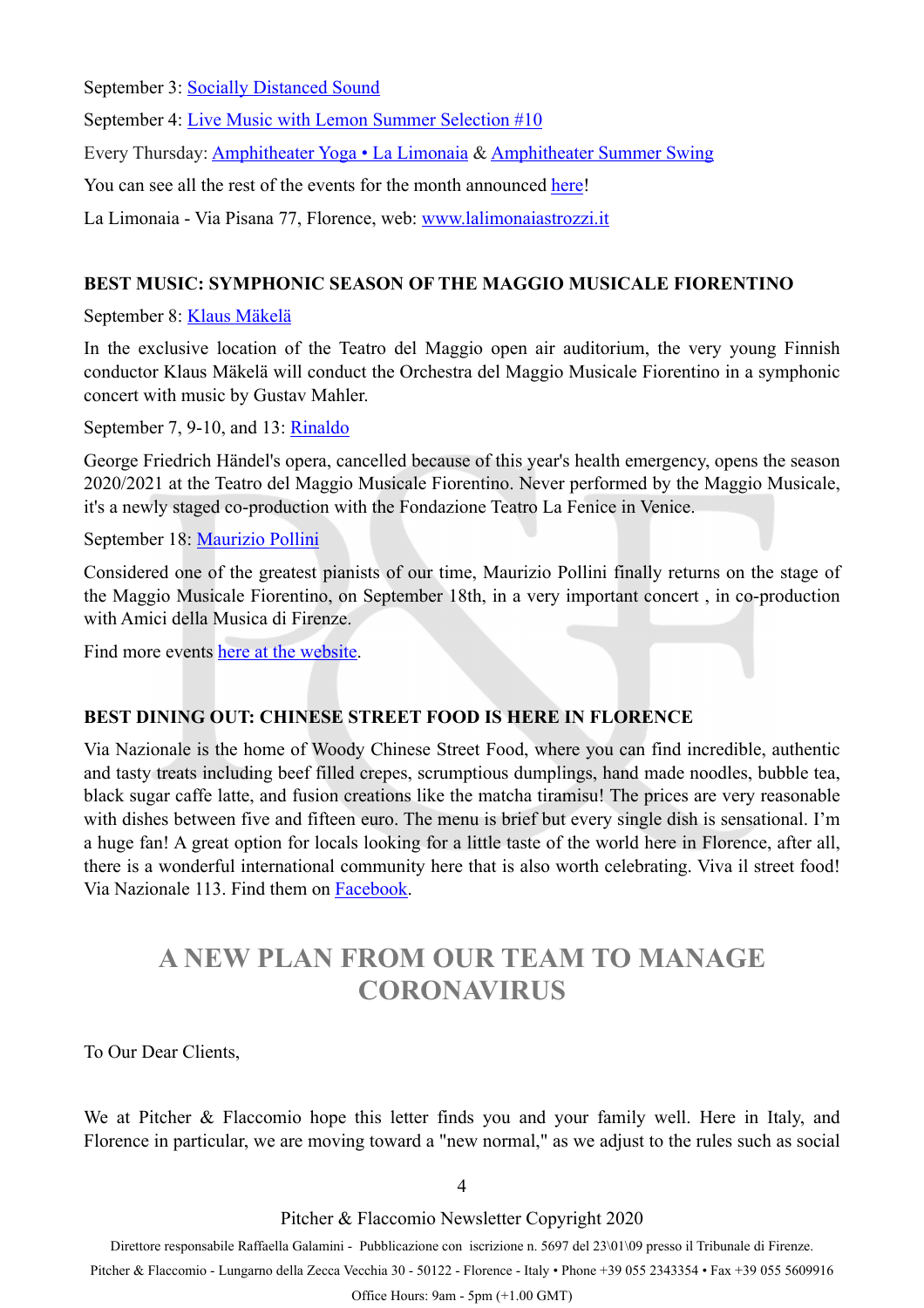distancing, face masks, hand sanitizers, and contact tracing, etc., that are necessary to keep us safe. Tuscany in general, and Florence in particular, have been relatively spared by the Covid-19 outbreak. But the lower numbers of contamination in this region did not prevent the lock-downs and the travel restrictions that were imposed. These restrictions had an enormous impact on the region.

We believe that once these restrictions are lifted, people will come back, especially when we consider the huge appeal of this world famous city of Florence, and Tuscany's inimitable countryside. BUT they will come back with a very different mindset. They will undoubtedly have new perceptions and expectations than before the outbreak. With this in mind, we have been thinking of ways to improve the interest in and rentability of your property for the future.

One of the biggest expectations of our future clients will be safety. They will expect to enter a property, whether it be for a night or a month or a year, that is not only clean but also sanitized prior to being occupied. This major concern is something we are planning for, so that we may offer, with confidence, any apartment, house or villa that Pitcher & Flaccomio represents. We will be known for guaranteeing the highest possible level of cleanliness and sanitization.

To accomplish this high standard of service, we are looking into utilizing OZONE. OZONE is a reasonably simple technique that doesn't leave any side effects and is not time consuming. In Italy now, OZONE is already being used as a sanitizing tool for any business that is open to the public. This is required by law, that every business is sanitized before opening, and in some special cases (gyms, pools, cinemas etc), businesses are required to do this on a regular basis. OZONE has special properties for sanitization, and because it is a gas, it naturally permeates all the spaces and surfaces including beds, mattress, divans, curtains etc. without leaving a trace.

We at Pitcher & Flaccomio believe this is the best way to guarantee the safety and sanitization of every property, and that our use of the OZONE procedure will attract future clients to book an apartment that has been "sanitized" using this procedure rather than some other property.

We strongly recommend you become knowledgeable about OZONE sanitizing, either using our references supplied below or using the Internet. It is important that you understand the benefits of this procedure, as well as some of the defining measures and safety protocols for the procedure to be effective. For example, achieving a high concentration level of OZONE is necessary, using an ozone generator. This must be done in confined and closed spaces, so people and animals cannot be in the apartment during the process.

Also, the recommended concentration of OZONE for our purposes is approx. 2 ppm (part per million, or 4 mg per cubic meter). After the procedure, we will wait at least 30 minutes before opening all the windows to aerate the apartment. Or, we can also opt for waiting until the OZONE decomposes back to oxygen, but this takes a few days. Once this procedure is completed, the apartment must be tested with an ozone meter to guarantee that the air is again within the safety

5

Pitcher & Flaccomio Newsletter Copyright 2020

Direttore responsabile Raffaella Galamini - Pubblicazione con iscrizione n. 5697 del 23\01\09 presso il Tribunale di Firenze.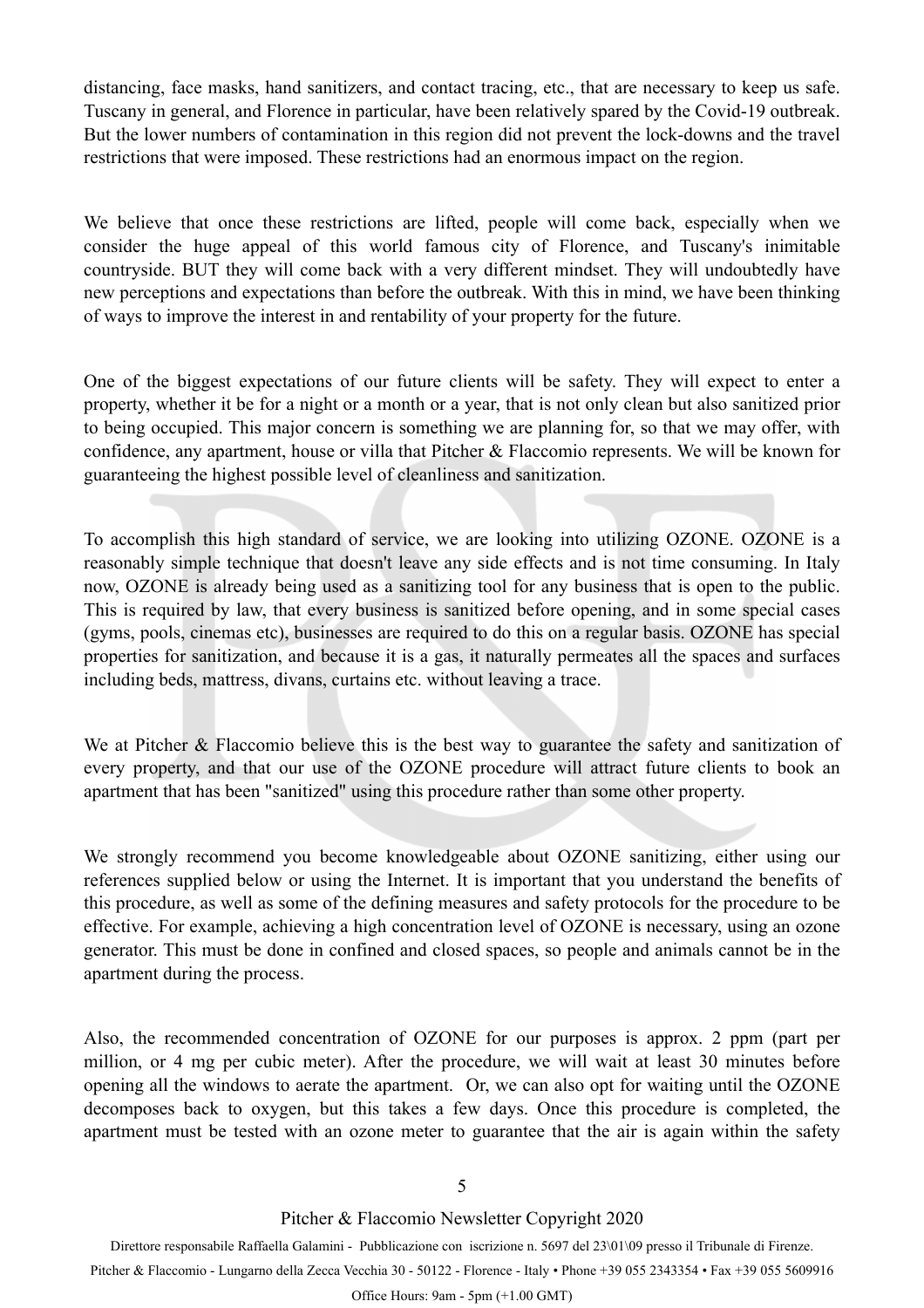range which is 0.02 ppm for ozone levels.

Please let us know your thoughts on this, especially in regard to using this procedure for your property. You can contact me through the office, or at any of our email addresses, with your feedback and questions. Although we are in the initial stages of implementing this technology, we are looking toward the future. Hopefully within the next few months, the tourist holiday rental season will once again be in full swing.

We are confident that Florence and Tuscany will not be forgotten and we want to be prepared so our clients can have every confidence that they have chosen a clean and sanitized place to stay.

Thank you so much for your attention,

Corso Flaccomio

For your information, here are some links of relevant studies that have been published:

Journal of Preventive Medicine and Hygiene - Water and air Ozone treatment as alternative sanitizing technology

<https://www.jpmh.org/index.php/jpmh/article/view/757>

EPA, United States Environmental Protection Agency - Ozone for industrial water and wastewater treatment.

<https://nepis.epa.gov/Exe/ZyNET.exe/20006FGE.TXT>?

National Library of Medicine - Inactivation of Surface Viruses by Gaseous Ozone https://pubmed.ncbi.nlm.nih.gov/18561570/?from\_term=ozone+sterilization&from\_pos=3

Ozone Efficacy for the Control of Airborne Viruses: Bacteriophage and Norovirus Models <https://pubmed.ncbi.nlm.nih.gov/32275685/>

European Center for Disease Prevention and Control - Sterilization options <https://www.ecdc.europa.eu/en/publications-data/cloth-masks-sterilisation-options>-

Science and Research Database Publications - general Ozone search <https://www.tandfonline.com/action/doSearch?AllField=virus&SeriesKey=bose20> &

6

Pitcher & Flaccomio Newsletter Copyright 2020

Direttore responsabile Raffaella Galamini - Pubblicazione con iscrizione n. 5697 del 23\01\09 presso il Tribunale di Firenze.

Pitcher & Flaccomio - Lungarno della Zecca Vecchia 30 - 50122 - Florence - Italy • Phone +39 055 2343354 • Fax +39 055 5609916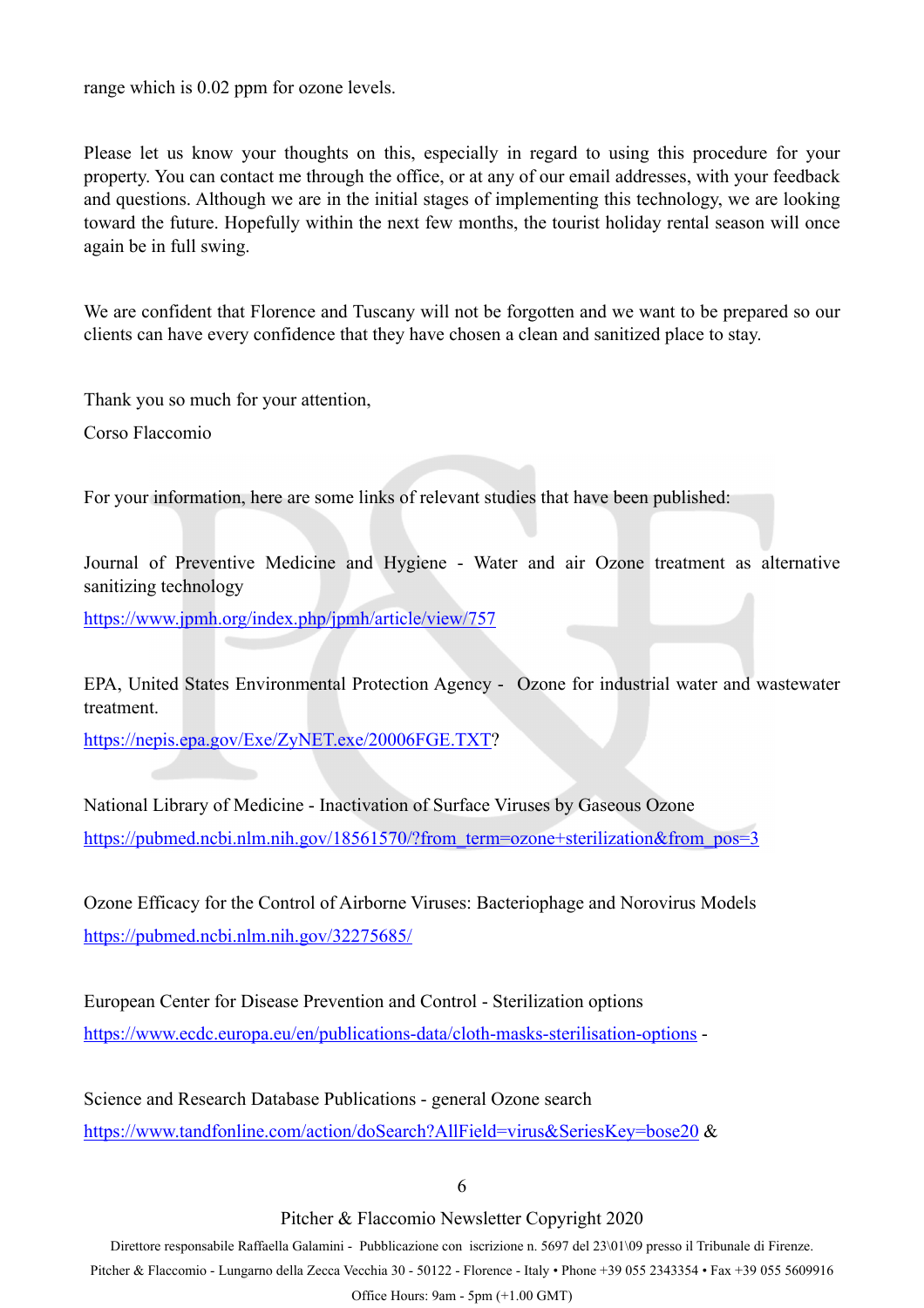European Molecular Biology Laboratory-European Bioinformatics Institute - Application of ozone for enhancing the microbiological safety and quality of foods

<https://europepmc.org/article/med/10492485>

Research Gate - Inactivation of Norovirus by ozone gas in conditions relevant to health care

https://www.researchgate.net/publication/6455782 Inactivation of Norovirus by ozone ga s in conditions relevant to healthcare

Research Gate - Half-life time of ozone as a function of air movement and conditions in a sealed container

[https://www.researchgate.net/publication/](https://www.researchgate.net/publication/259092141_Halflife_time_of_ozone_as_a_function_of_air_movement_and_conditions_in_a_sealed_container) 259092141 Halflife time of ozone as a function of air movement and conditions in a sealed [\\_container](https://www.researchgate.net/publication/259092141_Halflife_time_of_ozone_as_a_function_of_air_movement_and_conditions_in_a_sealed_container) 

In Italian:

Istituto Superiore Sanità - Italian Institute Health Care - Use of sanification options

https://www.iss.it/documents/20126/0/Rappporto+ISS+COVID-19+n .+25 2020.pdf/ 90decdd1-7c29-29e4-6663-b992e1773c98?t=1589836083759

[https://www.iss.it/documents/20126/0/Rapporto+ISS+COVID-19+56\\_2020.pdf/6be24ac7](https://www.iss.it/documents/20126/0/Rapporto+ISS+COVID-19+56_2020.pdf/6be24ac7-d084-2f51-feb0-7ea0957e5781?t=1595858146906) d084-2f51-feb0-7ea0957e5781?t=1595858146906

[Ministero della Salute - Health Ministry - Study on use of Ozone with](http://www.salute.gov.it/imgs/C_17_pubblicazioni_1514_allegato.pdf) food

http://www.salute.gov.it/imgs/C\_17\_pubblicazioni\_1514\_allegato.pdf

### <span id="page-6-0"></span>**BEST OF THE REST**

#### **31ST EDITION OF THE FLORENCE DANCE FESTIVAL, FUTURE PERFECT 2020**

The Florence Dance Festival is pleased to announce that the 31st edition will be staged regularly. Future Perfect - La Potenza in Atto, underlines that the art of dance counts on new generations and that through today's investments we have the opportunity to lead the dance path of our country towards better moments. The Florence Dance Festival becomes the guarantor for today's artistic realities so that they become the flagship of our splendid tomorrow. The excellent protagonists of this 'movement' are the dance companies and their artists: Silvia Gribaudi Performing Arts, Nuovo Balletto di Toscana, Company Blu, Motus Danza, Associazione Sosta Palmizi, Anghiari Dance Hub, Zaches Teatro, FloDance 2.0, Kinesis Contemporary DC, KAOS-Balletto di Firenze, Lyricdancecompany, Mystes, Oniris Dance Lab and the following spectacular events: Florence

7

Pitcher & Flaccomio Newsletter Copyright 2020

Direttore responsabile Raffaella Galamini - Pubblicazione con iscrizione n. 5697 del 23\01\09 presso il Tribunale di Firenze.

Pitcher & Flaccomio - Lungarno della Zecca Vecchia 30 - 50122 - Florence - Italy • Phone +39 055 2343354 • Fax +39 055 5609916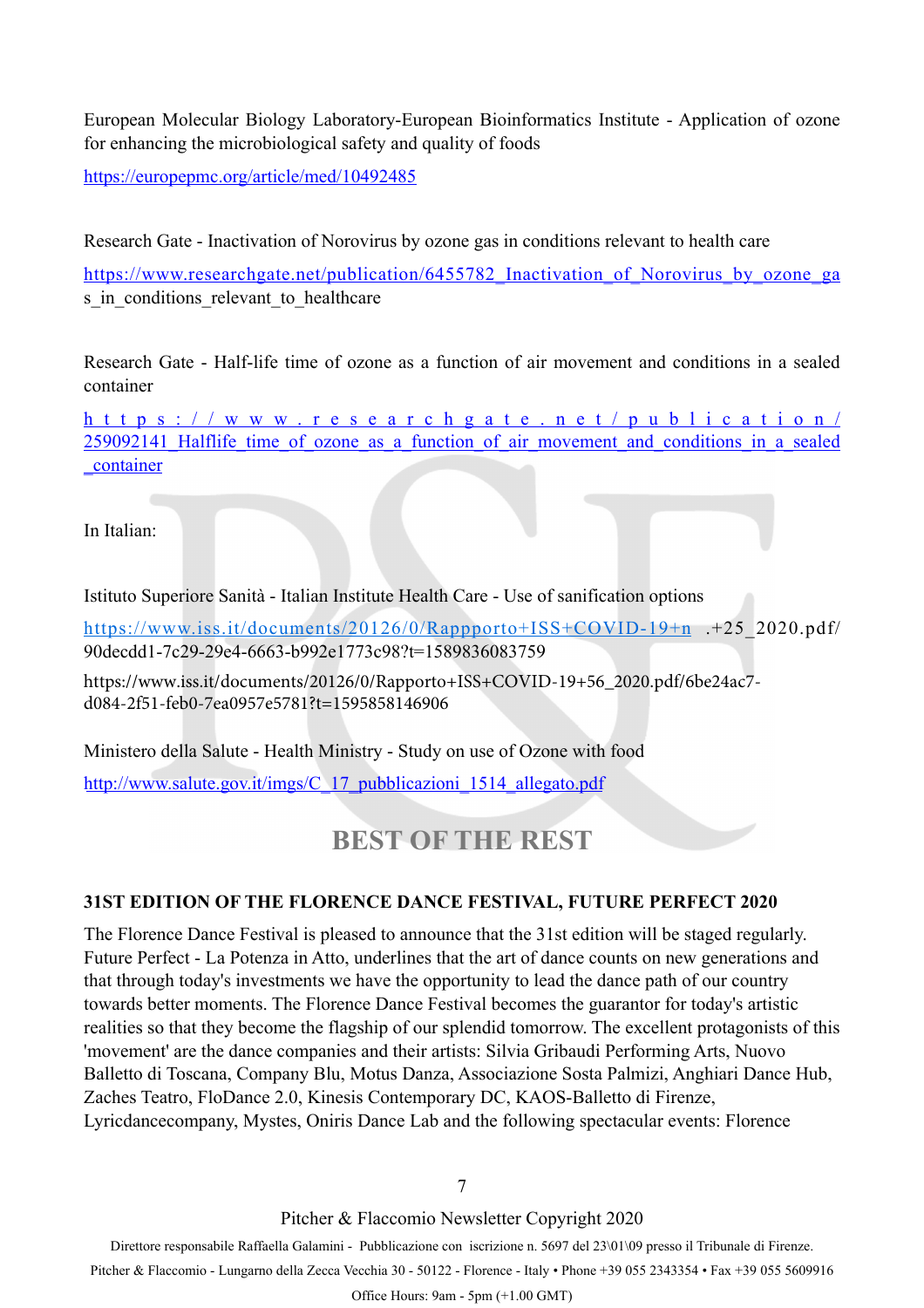Dance Platform, K solo Festival, Dance Makers under 25 and Life & Dance. [See the program here.](https://www.florencedancefestival.org)

#### **SUPER TUSCANS COME TO THE BRITISH INSTITUTE**

We are delighted to announce a brand new series of online History of Art seminars, starting on Monday 7th September. Florence's astonishing artistic patrimony was created in the context of complex rivalries with other cities in Tuscany, and the continuous struggle for power and prestige amongst the great families and clans … and the church. Super Tuscans is a series of ten weekly online seminars that will take a chronological look at the major artists and the outstanding artistic heritage of Siena, San Gimignano, Volterra and the other beautiful historic towns of Tuscany. And we may get to explore some of the great red wine as well!

[Click here for details of the Super Tuscans Series and how to register.](http://customer42034.musvc3.net/e/t?q=A%3dMSDaM%26C%3d5d%267%3dR0bJ%26F%3d6YRTDb%26D%3d9xR9J_vylq_79_ArWx_K7_vylq_6DFN1.0A0xGB9mLBKmRDKi.GC_IU1i_SjC7_IU1i_SjF2JxMAP-ePC-0x959t2e0eL_ArWx_K7lGBKsPH-Fj-9AK_vylq_6D8EpG76-wC60r9AJ%26h%3dKDJzAL.EiR%262J%3dAeMS)

#### **FREE YOGA CLASSES AT LE CASCINE PARK**

A rotating team of yoga instructors from studios all over Florence and Tuscany come to present classes free to the public. Classes start at 7.15 pm and end at 9.00 pm, on the grass surrounding the Fountain of Piazzale del Re. Participation is free, so participants must take responsibility for their own safety, while the teachers are required to stay within the levels of a lesson suitable for everyone. \*\*Pitcher and Flaccomio tip: Bring mosquito repellant to ensure a more comfortable class!

Martedì 1 Yoga e Filosofia Bhaktin con [Luigi Puce](https://www.facebook.com/lila.avatara.9?__cft__%5B0%5D=AZVus2aUP0KeIeFZDWAc6pEQbycNb5I7L-UvLSwXfKLBM0-6jUW8Oe8ZACsYMWyIGHept-TUaBgkE2bk_pKNhtiG-L4fCh6GsuKO7qtMsNS1We6uyNDs5TXHQU8Qvtmw9G0Fr7ys6LiPv87gSfrJqVR32cywbQLholvaQz4Sif2gR1vK23TQL7ZB2KQ6qAxN6AY&__tn__=-%5DK-R)

Mercoledì 2 Vinyasa Yoga con [Pablo Pratesi](https://www.facebook.com/profile.php?id=100013668045109&__cft__%5B0%5D=AZVus2aUP0KeIeFZDWAc6pEQbycNb5I7L-UvLSwXfKLBM0-6jUW8Oe8ZACsYMWyIGHept-TUaBgkE2bk_pKNhtiG-L4fCh6GsuKO7qtMsNS1We6uyNDs5TXHQU8Qvtmw9G0Fr7ys6LiPv87gSfrJqVR32cywbQLholvaQz4Sif2gR1vK23TQL7ZB2KQ6qAxN6AY&__tn__=-%5DK-R)

Venerdì 4 Yoga Integrale con [Eugenio Emanuele Filiberto Re](https://www.facebook.com/eefre.et?__cft__%5B0%5D=AZVus2aUP0KeIeFZDWAc6pEQbycNb5I7L-UvLSwXfKLBM0-6jUW8Oe8ZACsYMWyIGHept-TUaBgkE2bk_pKNhtiG-L4fCh6GsuKO7qtMsNS1We6uyNDs5TXHQU8Qvtmw9G0Fr7ys6LiPv87gSfrJqVR32cywbQLholvaQz4Sif2gR1vK23TQL7ZB2KQ6qAxN6AY&__tn__=-%5DK-R)

Lunedì 7 Yoga e Alimentazione con [Franco Gasparri](https://www.facebook.com/franco.gasparri.75?__cft__%5B0%5D=AZVus2aUP0KeIeFZDWAc6pEQbycNb5I7L-UvLSwXfKLBM0-6jUW8Oe8ZACsYMWyIGHept-TUaBgkE2bk_pKNhtiG-L4fCh6GsuKO7qtMsNS1We6uyNDs5TXHQU8Qvtmw9G0Fr7ys6LiPv87gSfrJqVR32cywbQLholvaQz4Sif2gR1vK23TQL7ZB2KQ6qAxN6AY&__tn__=-%5DK-R)

Mercoledì 9 [Valessia Undervale](https://www.facebook.com/undervale?__cft__%5B0%5D=AZVus2aUP0KeIeFZDWAc6pEQbycNb5I7L-UvLSwXfKLBM0-6jUW8Oe8ZACsYMWyIGHept-TUaBgkE2bk_pKNhtiG-L4fCh6GsuKO7qtMsNS1We6uyNDs5TXHQU8Qvtmw9G0Fr7ys6LiPv87gSfrJqVR32cywbQLholvaQz4Sif2gR1vK23TQL7ZB2KQ6qAxN6AY&__tn__=-%5DK-R)

Venerdì 11 Hatha Yoga con [Micaela Giordano](https://www.facebook.com/micaela.giordano.7509?__cft__%5B0%5D=AZVus2aUP0KeIeFZDWAc6pEQbycNb5I7L-UvLSwXfKLBM0-6jUW8Oe8ZACsYMWyIGHept-TUaBgkE2bk_pKNhtiG-L4fCh6GsuKO7qtMsNS1We6uyNDs5TXHQU8Qvtmw9G0Fr7ys6LiPv87gSfrJqVR32cywbQLholvaQz4Sif2gR1vK23TQL7ZB2KQ6qAxN6AY&__tn__=-%5DK-R)

Lunedì 14 [Camilla Dell Aglio](https://www.facebook.com/profile.php?id=1372710540&__cft__%5B0%5D=AZVus2aUP0KeIeFZDWAc6pEQbycNb5I7L-UvLSwXfKLBM0-6jUW8Oe8ZACsYMWyIGHept-TUaBgkE2bk_pKNhtiG-L4fCh6GsuKO7qtMsNS1We6uyNDs5TXHQU8Qvtmw9G0Fr7ys6LiPv87gSfrJqVR32cywbQLholvaQz4Sif2gR1vK23TQL7ZB2KQ6qAxN6AY&__tn__=-%5DK-R)

Mercoledì 16 Fai entrare lo yoga nella tua vita! Inizio Satsang ore 18,30 a seguire lezione di Raja yoga con [Lam Sadasiva](https://www.facebook.com/profile.php?id=528503986&__cft__%5B0%5D=AZVus2aUP0KeIeFZDWAc6pEQbycNb5I7L-UvLSwXfKLBM0-6jUW8Oe8ZACsYMWyIGHept-TUaBgkE2bk_pKNhtiG-L4fCh6GsuKO7qtMsNS1We6uyNDs5TXHQU8Qvtmw9G0Fr7ys6LiPv87gSfrJqVR32cywbQLholvaQz4Sif2gR1vK23TQL7ZB2KQ6qAxN6AY&__tn__=-%5DK-R)

Venerdì 18 Anukalana Yoga con [Elisa Batelli](https://www.facebook.com/elisa.batelli.56?__cft__%5B0%5D=AZVus2aUP0KeIeFZDWAc6pEQbycNb5I7L-UvLSwXfKLBM0-6jUW8Oe8ZACsYMWyIGHept-TUaBgkE2bk_pKNhtiG-L4fCh6GsuKO7qtMsNS1We6uyNDs5TXHQU8Qvtmw9G0Fr7ys6LiPv87gSfrJqVR32cywbQLholvaQz4Sif2gR1vK23TQL7ZB2KQ6qAxN6AY&__tn__=-%5DK-R)

Lunedì 21 Yin Yoga con [Daniele Ceccarelli](https://www.facebook.com/daniele.ceccarelli.50?__cft__%5B0%5D=AZVus2aUP0KeIeFZDWAc6pEQbycNb5I7L-UvLSwXfKLBM0-6jUW8Oe8ZACsYMWyIGHept-TUaBgkE2bk_pKNhtiG-L4fCh6GsuKO7qtMsNS1We6uyNDs5TXHQU8Qvtmw9G0Fr7ys6LiPv87gSfrJqVR32cywbQLholvaQz4Sif2gR1vK23TQL7ZB2KQ6qAxN6AY&__tn__=-%5DK-R)

Mercoledì 23 [Virginia Orlacchio](https://www.facebook.com/virginia.orlacchio?__cft__%5B0%5D=AZVus2aUP0KeIeFZDWAc6pEQbycNb5I7L-UvLSwXfKLBM0-6jUW8Oe8ZACsYMWyIGHept-TUaBgkE2bk_pKNhtiG-L4fCh6GsuKO7qtMsNS1We6uyNDs5TXHQU8Qvtmw9G0Fr7ys6LiPv87gSfrJqVR32cywbQLholvaQz4Sif2gR1vK23TQL7ZB2KQ6qAxN6AY&__tn__=-%5DK-R)

Venerdì 25 Anukalana Yoga con Olii Essenziali con [Federica Giulia Tessari](https://www.facebook.com/federica.tessari.54?__cft__%5B0%5D=AZVus2aUP0KeIeFZDWAc6pEQbycNb5I7L-UvLSwXfKLBM0-6jUW8Oe8ZACsYMWyIGHept-TUaBgkE2bk_pKNhtiG-L4fCh6GsuKO7qtMsNS1We6uyNDs5TXHQU8Qvtmw9G0Fr7ys6LiPv87gSfrJqVR32cywbQLholvaQz4Sif2gR1vK23TQL7ZB2KQ6qAxN6AY&__tn__=-%5DK-R)

Lunedì 28 Creative Flow con [Federica Prayer](https://www.facebook.com/federica.prayer.7?__cft__%5B0%5D=AZVus2aUP0KeIeFZDWAc6pEQbycNb5I7L-UvLSwXfKLBM0-6jUW8Oe8ZACsYMWyIGHept-TUaBgkE2bk_pKNhtiG-L4fCh6GsuKO7qtMsNS1We6uyNDs5TXHQU8Qvtmw9G0Fr7ys6LiPv87gSfrJqVR32cywbQLholvaQz4Sif2gR1vK23TQL7ZB2KQ6qAxN6AY&__tn__=-%5DK-R)

Mercoledì 30 Yoga Flow + Ecstatic Dance con [Pamela Bernardi](https://www.facebook.com/pa.pamela77?__cft__%5B0%5D=AZVus2aUP0KeIeFZDWAc6pEQbycNb5I7L-UvLSwXfKLBM0-6jUW8Oe8ZACsYMWyIGHept-TUaBgkE2bk_pKNhtiG-L4fCh6GsuKO7qtMsNS1We6uyNDs5TXHQU8Qvtmw9G0Fr7ys6LiPv87gSfrJqVR32cywbQLholvaQz4Sif2gR1vK23TQL7ZB2KQ6qAxN6AY&__tn__=-%5DK-R)

Find the group [here on facebook](https://www.facebook.com/groups/110365472454277/).

#### **NIGHTS OUT ALONG THE RIVER AT INSTABILE - CULTURE IN MOVIMENTO**

8

Pitcher & Flaccomio Newsletter Copyright 2020

Direttore responsabile Raffaella Galamini - Pubblicazione con iscrizione n. 5697 del 23\01\09 presso il Tribunale di Firenze.

Pitcher & Flaccomio - Lungarno della Zecca Vecchia 30 - 50122 - Florence - Italy • Phone +39 055 2343354 • Fax +39 055 5609916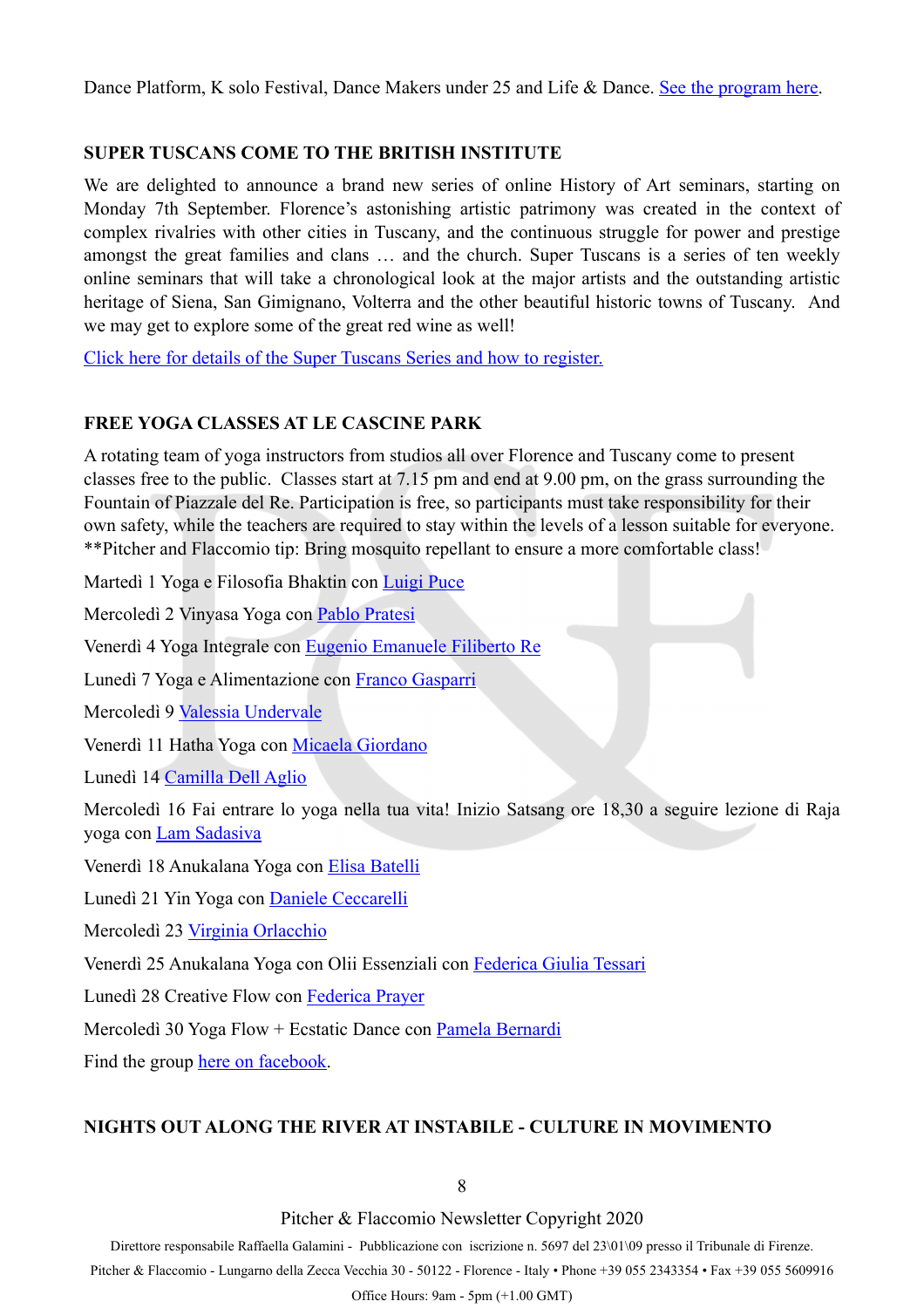InStabile is Florence's newest cultural space, a beautiful outdoor space where you can find theatre, circus, music, and all kinds of live performance events. They are also open every day for aperitivo all'aperto during the summer and autumn season. A wonderful place to meet while respecting all the covid guidelines. Well worth the trip just slightly out of town! Their program features a lot of gorgeous live music for the balmy evenings, so [check out their page here](https://www.facebook.com/InStabileFirenze/) for all the events! Open daily from 18:00-02:00, Via della Funga 27, 50136 Florence, Italy

#### **CENE IN VIGNA, SUMMER VINEYARD DINNER SERIES AT QUERCETO DI CASTELLINA**

We look forward to these memorable evenings at Querceto every year and will be welcoming everyone back to wine and dine among the vines once again. This year we're thrilled to have the brilliant team from Ristorante Albergaccio di Castellina lend their culinary skills to these evenings in our Livia white wine vineyard. Albergaccio will be crafting a new menu for each dinner. Rest assured proper social distancing and COVID preventative measures will be maintained so everyone can enjoy this unique dining experience with peace of mind and tranquility.

[Event page and menu here](https://www.facebook.com/events/756677171736620/).

#### **SHOP FLORENCE ONLINE WITH THE BEST ARTISANS IN TOWN, PRESENTED BY CREATIVE PEOPLE IN FLORENCE**

Here at CPiF we have an amazing community of artists, designers, and creative people of all kinds! We want to share them with you and let the world know who they are. From its inception, the main goal of Creative People in Florence has always been to promote collaboration and support independent contemporary artists, artisans, and designers in our historic city. In the midst of the current situation in Italy, now more than ever is the time to support small creative businesses. Below is a list of some of the best our city has to offer. Please be sure to follow their social media channels– it helps more than you know! Check back often as the list will continue to grow. [See the full list](https://creativepeopleinflorence.com/2020/03/10/shop-florence-online/)  [here!](https://creativepeopleinflorence.com/2020/03/10/shop-florence-online/) 

### <span id="page-8-0"></span>**EXHIBITIONS**

#### **NATURA COLLECTA - NATURA EXHIBITA PUTS NATURE ON DISPLAY INSIDE THE BASILICA OF SAN LORENZO**

The University Museum System has put on display 150 pieces among the most significant of its collections and representative of the various disciplines: from ethnology to zoology, botany and earth sciences. The most significant finds range from the jasper quartz cup engraved with the initials LAURMED (Lorenzo de' Medici), to the large oil paintings by Bartolomeo Bimbi depicting flowers and fruits, to the famous anatomical and botanical waxes of Museo della Specola. A special space is dedicated to the figure of Beato Niccolò Stenone, bishop and scientist buried in San Lorenzo, whose collections are preserved at the University Museum System. Every Friday, Saturday and Sunday. Access is by guided tour onlys. Reservations required. [More information here](https://www.naturacollecta.unifi.it/art-46-natura-collecta-is-now-open.html).

Pitcher & Flaccomio Newsletter Copyright 2020

Direttore responsabile Raffaella Galamini - Pubblicazione con iscrizione n. 5697 del 23\01\09 presso il Tribunale di Firenze. Pitcher & Flaccomio - Lungarno della Zecca Vecchia 30 - 50122 - Florence - Italy • Phone +39 055 2343354 • Fax +39 055 5609916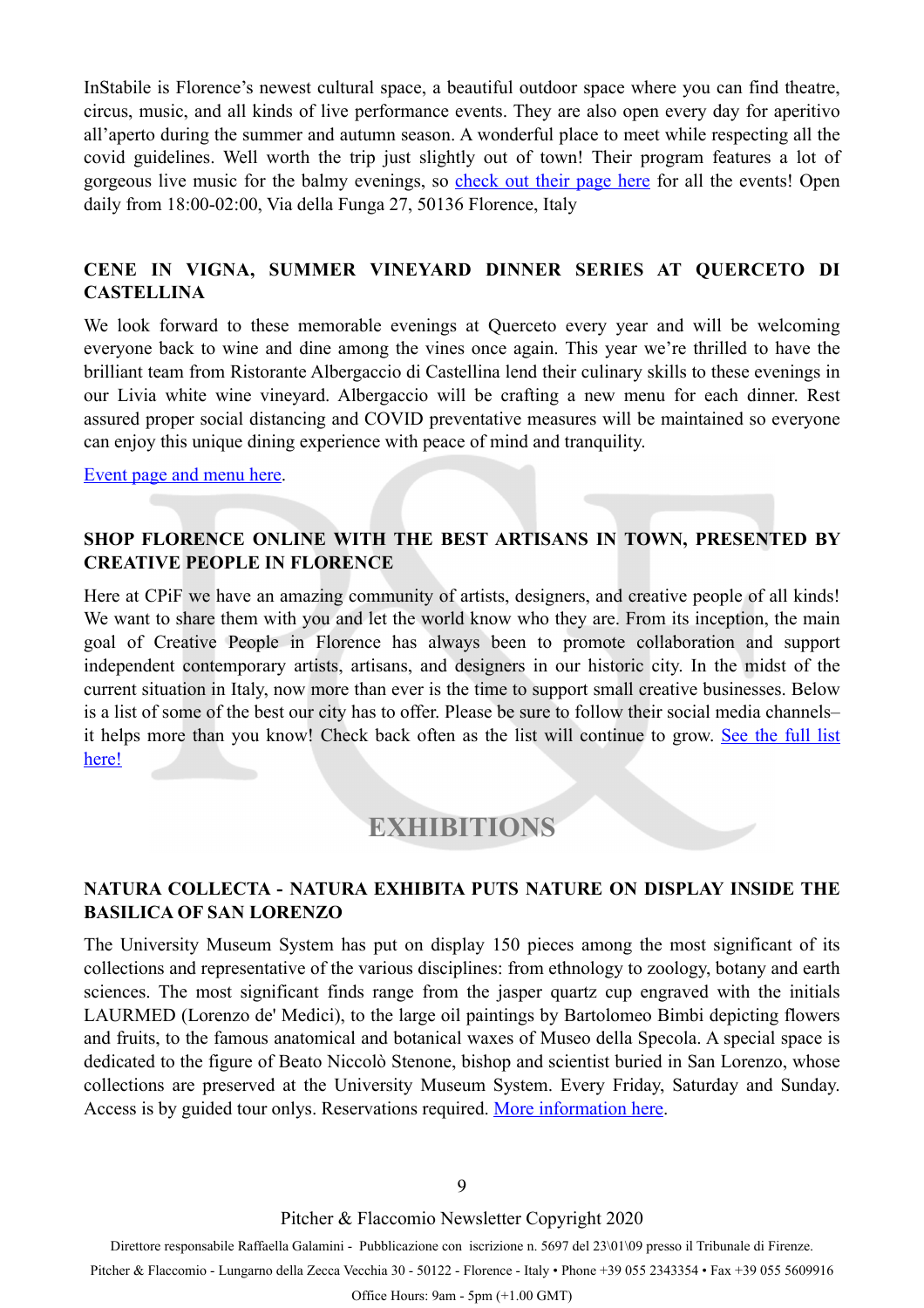#### **THE WOLVES ARE HERE, INSTALLATION BY LIU RUOWANG**

#### *(From: [feelflorence.it](http://feelflorence.it))*

Love them or hate them, the wolves have descended. Packs of iron wolves are invading Florence! It's "Wolves are coming", monumental installation by Liu Ruowang, set right in front of two Renaissance symbol-buildings: Pitti Palace and Spedale degli Innocenti, starting point for a double confrontation. The pack of wolves (a hundred iron elements) threatening the powerless warrior is an allegory of nature's response to the devastation and predatory behaviour of man on the one hand, and it is a criticism of the values of civilization on the other one. The project was conceived on the occasion of the celebration of 50 years of diplomatic relations between the Italian Republic and the People's Republic of China. [More information here.](https://www.uffizi.it/en/events/wolves-by-the-chinese-artist-liu-ruowang-in-florence)

#### **THE MUSEO NOVECENTO EXHIBITIONS**

The Museo Novecento presents a retrospective exhibition on Allan Kaprov with 40 works on paper and canvas that tell the story of his debut, the new appointment with the cycle SOLO dedicated to the figure of Mario Mafai and the cycle DUEL dedicated to Francesca Banchelli. Finally, the fifth edition of Campo Aperto, this time dedicated to the artist Emanuele Becheri, whose sculptures will be displayed throughout the museum.

#### **ALLAN KAPROV - I will always be a painter - of sorts**

A retrospective exhibition about the great artist with 40 works on paper and canvas narrating his debut.

#### **SOLO - Mario Mafai. Works from Collezione Alberto della Ragione**

The protagonist of the cycle SOLO is this time Mario Mafai (Rome 1902-1956) in his works among views of Rome, recurring subjects dear to him like flowers, his association with other artists and his political and social commitment during the years of the Nazi-Fascist dictatorship.

#### **DUEL - Francesca Banchelli. I cani silenziosi se ne vanno via.**

Farncesca Banchelli's first solo exhibition in an Italian museum in which the theme of the Fugitives dialogues with that of the Apocalypse by Scipione (1930) in the sign of epochal change.

More details at the [website](http://www.museonovecento.it/).

#### **TOMÁS SARACENO AT PALAZZO STROZZI, Until November 1**

A visionary artist whose multidisciplinary practice encompasses art, social and life sciences, Tomás Saraceno creates immersive works and participatory experiences that suggest a new way of living in our world by forging connections with such non-human phenomena as spiders, dust particles and plants, which become players in his works and metaphors of the universe. As his work unfolds along a path from the courtyard to the exhibition halls of Palazzo Strozzi, Saraceno interacts with the historical context by creating an original dialogue between the Renaissance and the contemporary world – a shift from the idea of 'man at the centre of the world' to the concept of 'man as part of a universe' in which a new harmony can be sought. [More information here.](https://www.palazzostrozzi.org/en/archivio/exhibitions/tomas-saraceno/)

Pitcher & Flaccomio Newsletter Copyright 2020

Direttore responsabile Raffaella Galamini - Pubblicazione con iscrizione n. 5697 del 23\01\09 presso il Tribunale di Firenze. Pitcher & Flaccomio - Lungarno della Zecca Vecchia 30 - 50122 - Florence - Italy • Phone +39 055 2343354 • Fax +39 055 5609916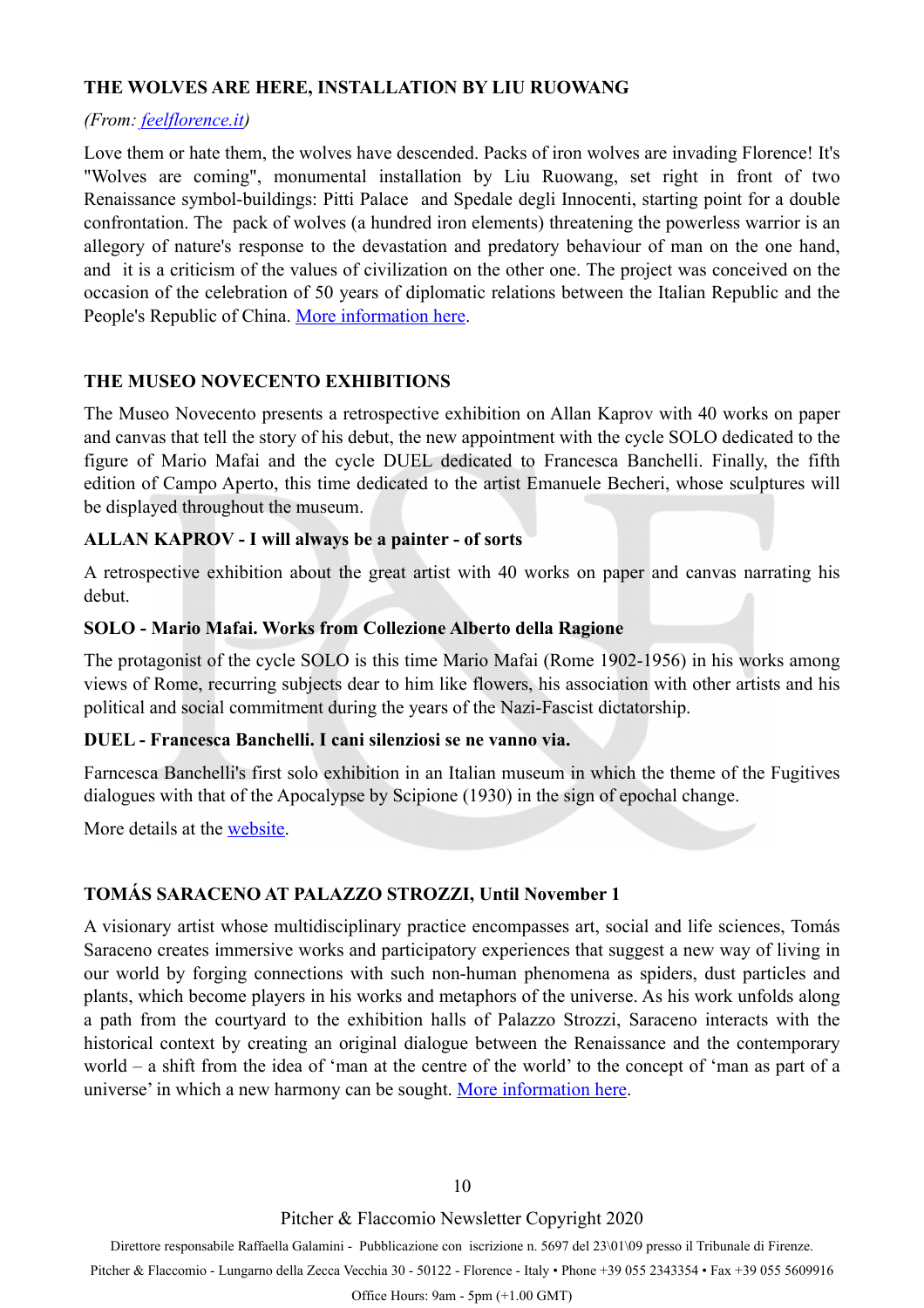#### **STORIES OF PAINTED PAGES, AT PALAZZO PITTI, Until October 4**

#### *(from: [theflorentine.net\)](https://www.theflorentine.net/2020/06/29/best-events-florence-summer-2020/)*

Thieves and leaves (of paper!) come to **Palazzo Pitti** for this discovery-filled collection of precious volumes and miniatures stolen and then recovered by the Carabinieri art department. The stories behind the police force's investigation into the works accompany each treasured object as the 40 exhibits become characters in their own crime thriller, which also maps the history of book production in Italy. Art historians and graduates from the University of Florence are behind the show, with the expertise of Professor Sonia Chiodo. Accompanying the exhibition are interactive illustrations by Vanna Vinci created with touch technology, making real the places and main characters of these fascinating stories that cause us to reflect on people's respect (or lack of it) for culture. Open from 8.30am-1.30pm, entrance is included in Palazzo Pitti tickets. See [here](https://www.theflorentine.net/2020/06/24/live-from-florence-hershey-felder/) for more details. Sala delle Nicchie, Palazzo Pitti

#### **GIOVANNA GARZONI, THE IMMENSITY OF THE UNIVERSE, ON SHOW AT PALAZZO PITTI,** *(from: [theflorentine.net](https://www.theflorentine.net/2020/05/28/giovanna-garzoni-palazzo-pitti/?fbclid=IwAR3DPMcDYCMPiSu24cARlIqDmPObe-MjRR1t8osRGbSawQb_Q9TTOZAu1oM))*

A nature-based exhibition to check out this June is *The Immensity of the Universe in the Art of Giovanna Garzoni*. Hosted in the Andito degli Angiolini space at **Palazzo Pitti**, which reopens on May 28, the show encompasses 100 floral compositions, still lives and miniatures by the Baroque, Marche-born painter friend of Artemisia Gentileschi. The show has been curated by Sheila Barker of The Medici Archive Project and the Advancing Women Artists foundation is running a [challenge](https://www.theflorentine.net/2020/03/07/garzoni-challenge-awa/) to inspire the creation of contemporary art based on Garzoni's oeuvre. [Read more here.](https://www.theflorentine.net/2020/05/28/giovanna-garzoni-palazzo-pitti/?fbclid=IwAR3DPMcDYCMPiSu24cARlIqDmPObe-MjRR1t8osRGbSawQb_Q9TTOZAu1oM)

#### **INDISPENSIBALI INFERMIERI AT SANTA MARIA NUOVA HOSPITAL, Until December**

A multimedia exhibition with extraordinary images taken by the photojournalist Massimo Sestini during the emergency at the Santa Maria Nuova hospital, inaugurated at Palazzo Vecchio. The great photojournalist Massimo Sestini, winner of the World Press Photo in 2015, shot for five days and five nights in the Covid departments of the Santa Maria Nuova Hospital in Florence. The result is "Indispensabili Infermieri", an exciting work that pays homage to this fundamental profession for both doctors and patients. The exhibition remains set up until December inside Santa Maria Nuova Hospital. [More information here.](https://cultura.comune.fi.it/dalle-redazioni/indispensabili-infermieri)

### <span id="page-10-0"></span>**DANCE, THEATRE AND MUSIC**

#### **MUSIC AT TEATRO VERDI**

#### **September 29-30: Daniele Rustioni and Francesco Piemontesi**

Two monumental scores, conducted by maestro Daniele Rustioni and the Swiss Francesco Piemontesi at the piano. The Great Symphony that Franz Schubert wrote for Vienna the year of his early death. The Piano Concert op.83, wrote in 1881, is one of the largest and most impressive works conceived by Brahms and is the biggets one than any previous Concerto.

[Tickets and more information.](https://www.teatroverdifirenze.it/en/genere/ort-daniele-rustioni-direttore-3/)

Pitcher & Flaccomio Newsletter Copyright 2020

Direttore responsabile Raffaella Galamini - Pubblicazione con iscrizione n. 5697 del 23\01\09 presso il Tribunale di Firenze.

Pitcher & Flaccomio - Lungarno della Zecca Vecchia 30 - 50122 - Florence - Italy • Phone +39 055 2343354 • Fax +39 055 5609916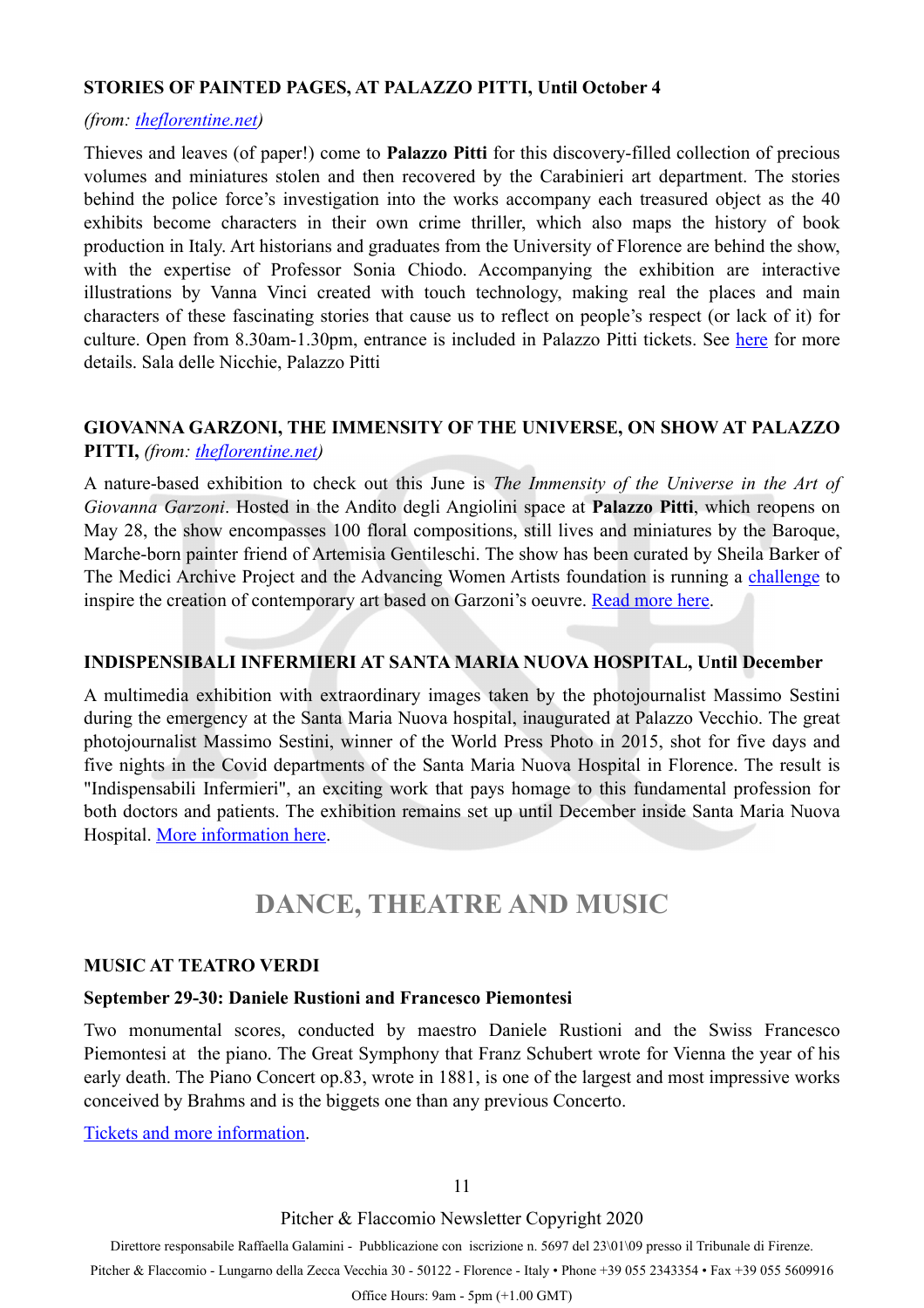#### **LIVE MUSIC AND PERFORMANCES AT LE MURATE, Through September**

Just some of the events coming up at Le Murate this September - keep your eye on their facebook page for more!

#### **September 2: Cubana Y Tradicion**

A concert of music from the magical Caribbean, with unmistakable melodies and rhythms such as son, bolero, cha cha, danzon, guajira.

#### **September 4: Cats and Dogs Duo**

An intense journey of the greatest Italian and international artists who stylistically cross rock'n'roll, latin, pop, blues, soul, songwriting and traditional music.

#### **September 18: Le Danze di Gea**

Arabic dance show with Gaia Scudieri accompanie by the guitar of Duccio Rangoni creating atmospheres mixing Arabic, Spanish and flamenco music.

#### **September 26: Femina Ridens**

Francesca Messina and Massimiliano Lo Sardo,with the percussions of Nicola Savelli present their work freely inspired by profane medieval music: trobadoric songs, virelai, 14th century ballads and goliardic songs composed between the 10th and 14th centuries.

Keep your eye on their [facebook page](https://www.facebook.com/LeMurate.CaffeLetterario.Firenze/) for more!

#### **LIVE: INESTI JAZZ, TUESDAY NIGHTS AT MANIFATTURA TABACCHI**

Every jazz musician has a long lineage descending from a mestizo story made of contaminations and influences that are the result of encounters and mergers, which sometimes happen deliberately and sometimes by mistake but that make him the individual he is today. This series of concerts offers us a broad view of how different grafts have been obtained and can still be obtained with the great plant of jazz and a great example of how crossings have always produced evolution and improvement of the species in history. Free entry, but seats are limited so reserve your place now at **EventBrite** or find [More Information here.](https://www.facebook.com/events/812405955954458/)

## <span id="page-11-0"></span>**FILMS, LECTURES, AND PRESENTATIONS**

#### **ORIGINAL LANGUAGE FILMS: ODEON CINEMA REOPENS!**

The Odeon cinema theatre will open on September Friday 4! The stunning Odeon Cinema was opened in 1922, built into the interior of Renaissance treasure, Palazzo Strozzino. The original palazzo design was by Filippo Brunelleschi.

This month's films include: Tenet

[Find the schedule here](http://www.odeonfirenze.com/al-3-settembre-tenet/)

Pitcher & Flaccomio Newsletter Copyright 2020

Direttore responsabile Raffaella Galamini - Pubblicazione con iscrizione n. 5697 del 23\01\09 presso il Tribunale di Firenze.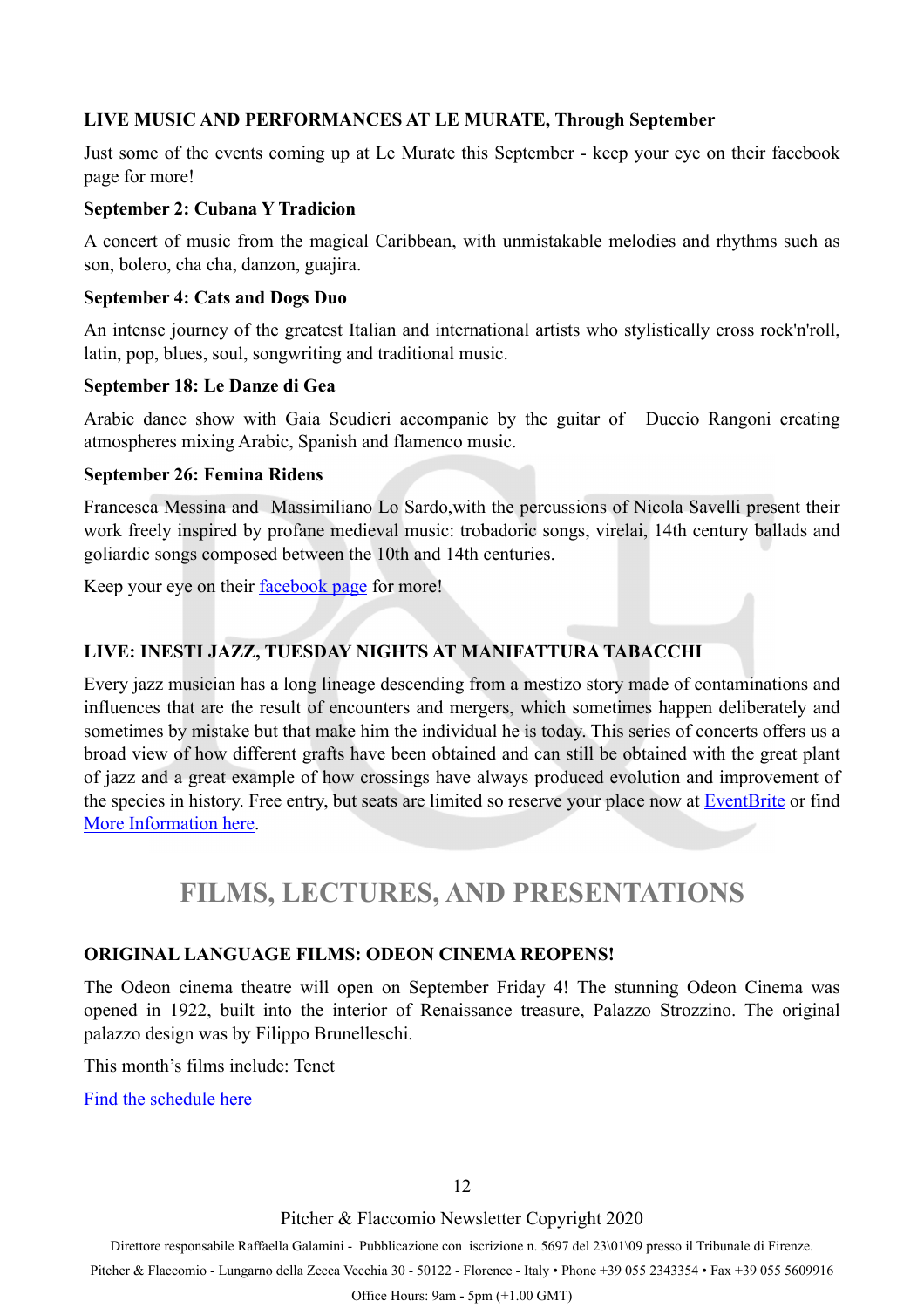#### **WIRED NEXT FEST 2020 ONLINE, September 17 + 30**

The Wired Next Fest is considered one of the most important Italian festivals that celebrates science, technology, business, the web, research, social innovation, the desire for change and evolution. This year they will be streaming online, instead of their usual format at Palazzo Vecchio. The festival will consider the rebirth of Florence: "After the emergency, we look beyond, towards the restart. Experts and opinion leaders of national and international importance will discuss how science, culture, business, technology, research, innovation can respond to the challenges of the change underway and encourage new development." [Web Page](https://nextfest2020.wired.it/)

#### **CINEMA IN MANIFATTURA, Until September**

For the summer, the Stensen Cinema moves to Manifattura Tabacchi with original and topical films, introduced by guests, experts, and themed talks. Twice a week the screenings (beginning at 9.15 pm) will be introduced by in-depth talks (at 7.30 pm) on current issues, scenarios for possible alternative futures, reflections on creativity and on the contemporary, all happening in the Chimney Garden. The program is curated by the Stensen Foundation, in collaboration with the Accademia della Crusca, il Festival dei Popoli, la Società Psicoanalitica Italiana, In fuga dalla bocciofila. The massive film schedule is listed here at their [event page.](https://www.facebook.com/events/1202649106737664/?event_time_id=1202649193404322)

## <span id="page-12-0"></span>**OUTSIDE OF FLORENCE**

#### **GREVE CHIANTI EXPO, September 11-13**

From 11 to 13 September 2020, a reduced version of Expo Chianti Classico, as we await the spectacular 50th Edition to come in 2021. Get to know Chianti Classico wine in its unique production area. The event, organized by the Municipality of Greve in Chianti, is the only one that brings producers from all the Chianti Classico municipalities to the square. Greve in Chianti offers its visitors a rich program of artistic and cultural events, of events related to the rural world, of close encounters with winemakers, their vineyards and cellars. [See the program here.](https://www.expochianticlassico.com/pagina/3)

#### **MONTEFIORALLE DIVINO 2020, September 25-27**

The Montefioralle Vintners' Association organizes this wine festival for the fourth weekend of September every year. All the members of the Montefioralle Vintners' Association participate and showcase their wines in the main piazza of Montefioralle. Other than wine tastings at the booths of the different producers, there will be additional activities for wine lovers, such as guided wine tastings and wine seminars. For the complete festival program, go to the website of the Montefioralle Vintners' Association: [www.viticoltorimontefioralle.com](http://viticoltorimontefioralle.com/en/)

#### **VINO AL VINO WINE FESTIVAL AT PANZANO IN CHIANTI, September 17-20**

This is a wine festival held on the third weekend in September and the preceding two days (17 Sep 4 pm to 20 Sep 7.30 pm 2020) in the main square of Panzano (Piazza Bucciarelli). Wine from many of the Panzano wineries is available to be sampled. The procedure is to buy a tasting glass for 12 euros.

13

Pitcher & Flaccomio Newsletter Copyright 2020

Direttore responsabile Raffaella Galamini - Pubblicazione con iscrizione n. 5697 del 23\01\09 presso il Tribunale di Firenze.

Pitcher & Flaccomio - Lungarno della Zecca Vecchia 30 - 50122 - Florence - Italy • Phone +39 055 2343354 • Fax +39 055 5609916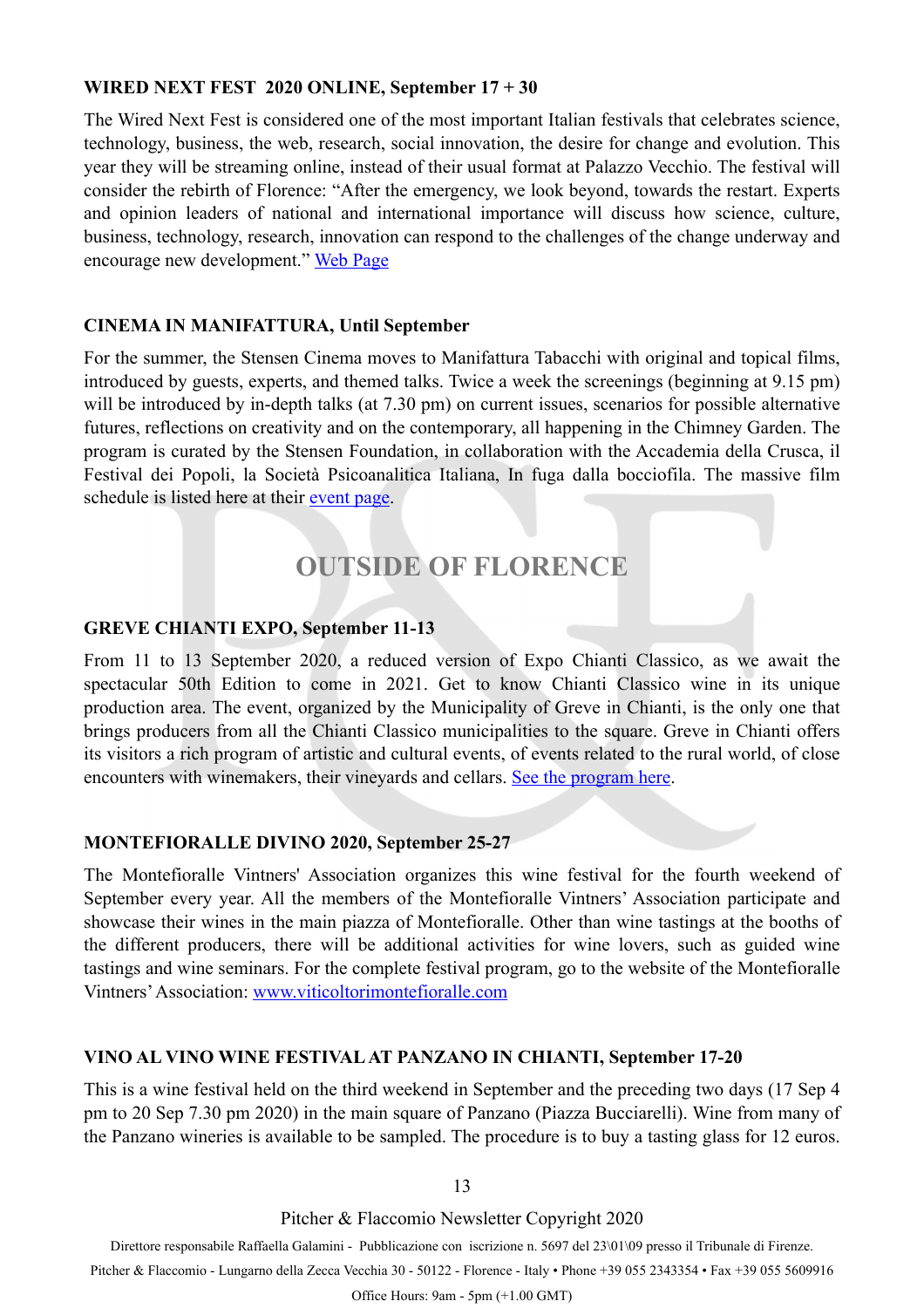This is your "ticket" to taste the wines on display at the booths of about 19 wineries. There is sometimes music and fine festive atmosphere. Food stands are also usually available. With live music on Saturday and Sunday afternoon. [Website.](https://www.panzano.com/important-dates/important-dates-eng.htm)

#### **SCANDICCI FIERA 2020, September 23 - October 11**

For over 150 years the Scandicci Fair has been an integral part of the life of the city, and so it will continue to be in 2020! Due to pandemic some changes were necessary: the fair will take place from September 23 to October 11 with turnover of exhibitors in themed exhibition spaces. All in compliance with anticovid regulations. For the whole programm[e click here](https://www.scandiccifiera.it/programma-scandicci-fiera/programma-generale-scandicci-fiera) (Italian version only), also available on the official App [Fiera365!](https://www.scandiccifiera.it/blog/113-app-ufficiale-fiera365)

#### **ESTATE FIESOLANA CONTINUES**

The 73 edition of ESTATE FIESOLANA is between 21 June and 18 September with evenings of concerts, theatrical events and film screenings, with some of the most popular performers presenting live shows.

#### **September 5: Supernova Dischi Night**

Music concert by emerging musicians like No-run, Nicol, Jungle Giulia, Ethan, Giova at the Roman **Theatre** 

#### **September 16: Lucio Corsi**

Music concert by the young Tuscan songwriter Lucio Corsi at the Roman Theatre.

Tickets available on www.estatefiesolana.it and on Box Office Toscana and Ticketone

#### **SIENA CATHEDRAL FLOORS UNCOVERED, Until October 7**

#### *(from [theflorentine.net\)](http://theflorentine.net)*

Take a tour of Siena Cathedral. The magnificent marble mosaic floor, which Giorgio Vasari considered as "most beautiful…largest and most magnificent floor ever made" will only remain uncovered until October 7. See more at [operaduomo.siena.it/en](http://operaduomo.siena.it/en)

#### **EXTRAORDINARY SALES IN SAN CASCIANO IN VAL DI PESA, September 5 and 6**

Extraordinary end of season sale. The shops will show their goods on sale along the streets of the historical centre. Web: <http://www.sancascianovp.net/>

#### **APRILANTE AT PANZANO IN CHIANTI, 1st Sunday**

Handcrafts & Vintage. We know they call the fair "*April*"-ante, but it really goes all year round! This monthly market in the streets of this charming town in Chianti is where you will find hand crafts, vintage and delicious typical foods and all of it this is just outside in the countryside surrounding Florence. [Official link](http://www.chianti.com/panzano-in-chianti.html)

14

Pitcher & Flaccomio Newsletter Copyright 2020

Direttore responsabile Raffaella Galamini - Pubblicazione con iscrizione n. 5697 del 23\01\09 presso il Tribunale di Firenze.

Pitcher & Flaccomio - Lungarno della Zecca Vecchia 30 - 50122 - Florence - Italy • Phone +39 055 2343354 • Fax +39 055 5609916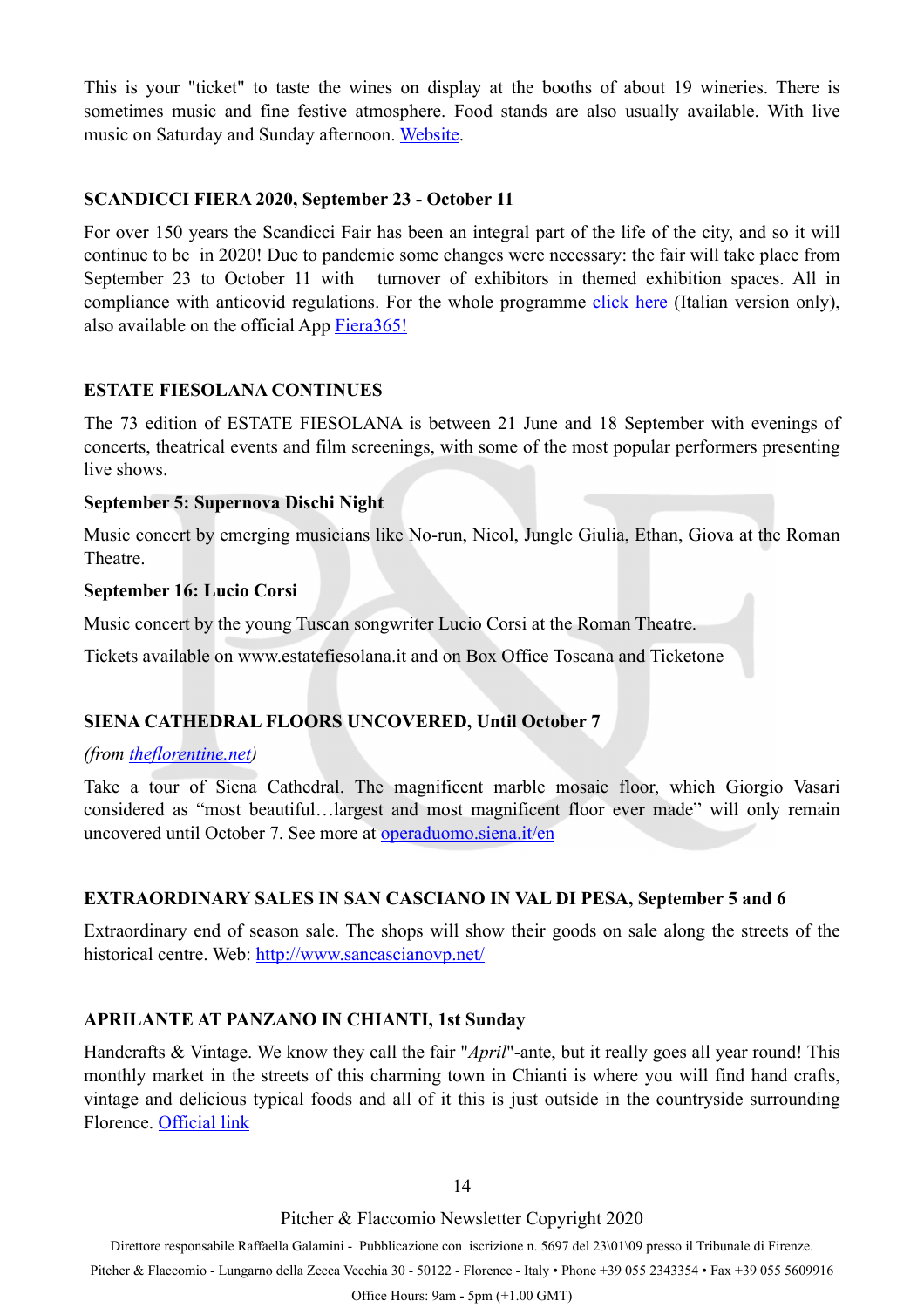#### **PANINI FOOD TRUCK SERVES UP HAMBURGERS AND BEER BY TUSCANY'S MOST FAMOUS BELOVED BUTCHER, DARIO CECCHINI**

Below the back terrace of Panzano's beloved restaurants, Officina Della Bistecca, Solociccia and Dario Doc, a new little red truck has taken up position beneath the trees, with relaxed benches waiting in the shade. Open daily for lunch between 12:00-15:00, Dario Cecchini's new food truck is the perfect place to grab his famous burger as a takeaway panino, with a cold beer or glass of Chianti. [www.dariocecchini.com](https://l.facebook.com/l.php?u=http%3A%2F%2Fwww.dariocecchini.com%2F%3Ffbclid%3DIwAR08uzbgPcraXgst3VZgdKduk7ZtnUdLOTKF0Qx1eE7_16WRSM5gvQdzY2E&h=AT2cEyGPIcPecp-d1foxxtgE7OdYlrWE7B9fUIZAGEdeyaIGpLgzoqmb7Uv51jpzoRnIhE4aCA_1MN23KRoBvZNza304JRZ60efz4wy8ireBA2NXSbg-Ku4Le7gkRauBdSjYyzcJIsSRg6P8nbqBjqP6g3WGb3q7N9PAp04Zby_j6MxGV9gJmd5758TIw_POit70Yn4GRghkyvH8KUl5CPzadV9FxWB_PBrd4ZH_uXrcdGzCrF7zAMLpCLtH-cj_Vkcv-MXEYQLhjJiu8i4yf5OuqVa2X7EvXJ26WS5i3ZLVBVP_wptHfUXsoFayJD0KvTZ942xIXHcXIY4OpV1-kKCNtQ5zrsw9smdf1fR3Ytonle6du59hNW3vEExLINI1N_Txc1LLEFHxBbF7OVBbsisi9231VEo25jpf_Pf8eANZAqGUHUF2YeDXjykrnHOL8BGlCpZZNaPTQUQJMBqWPGoy9crGEtuGmyRk9JpiJtGLtW4-yTODDeUemcrnLnimt0R-WcTjSfJ1bW9TlWi90JnBEEygAo_wL0stAYmT5119MgANzUiU66r7WZeIHrs5vl8BPtx28tFfZ-tHEoC5yzi1za-cra24tXD-DObhD5AV6BnQsFW54huVAtPuJQAfzM3GpW_e9datb-Coy10)

### **SEPTEMBER WISHES**

May the cooler winds of Autumn and the feasts of harvest bring us change, a chance to shed our old leaves as we find new ways to be socially close and connected, while physically at a distance.

All the best,

The Staff of Pitcher and Flaccomio

*Newsletter written and compiled by Marisa Garreffa. Pitcher & Flaccomio Newsletter: Direttore responsabile Raffaella Galamini - Pubblicazione con iscrizione n. 5697 del 23\01\09 presso il Tribunale di Firenze* 

Pitcher & Flaccomio Newsletter Copyright 2020

Direttore responsabile Raffaella Galamini - Pubblicazione con iscrizione n. 5697 del 23\01\09 presso il Tribunale di Firenze.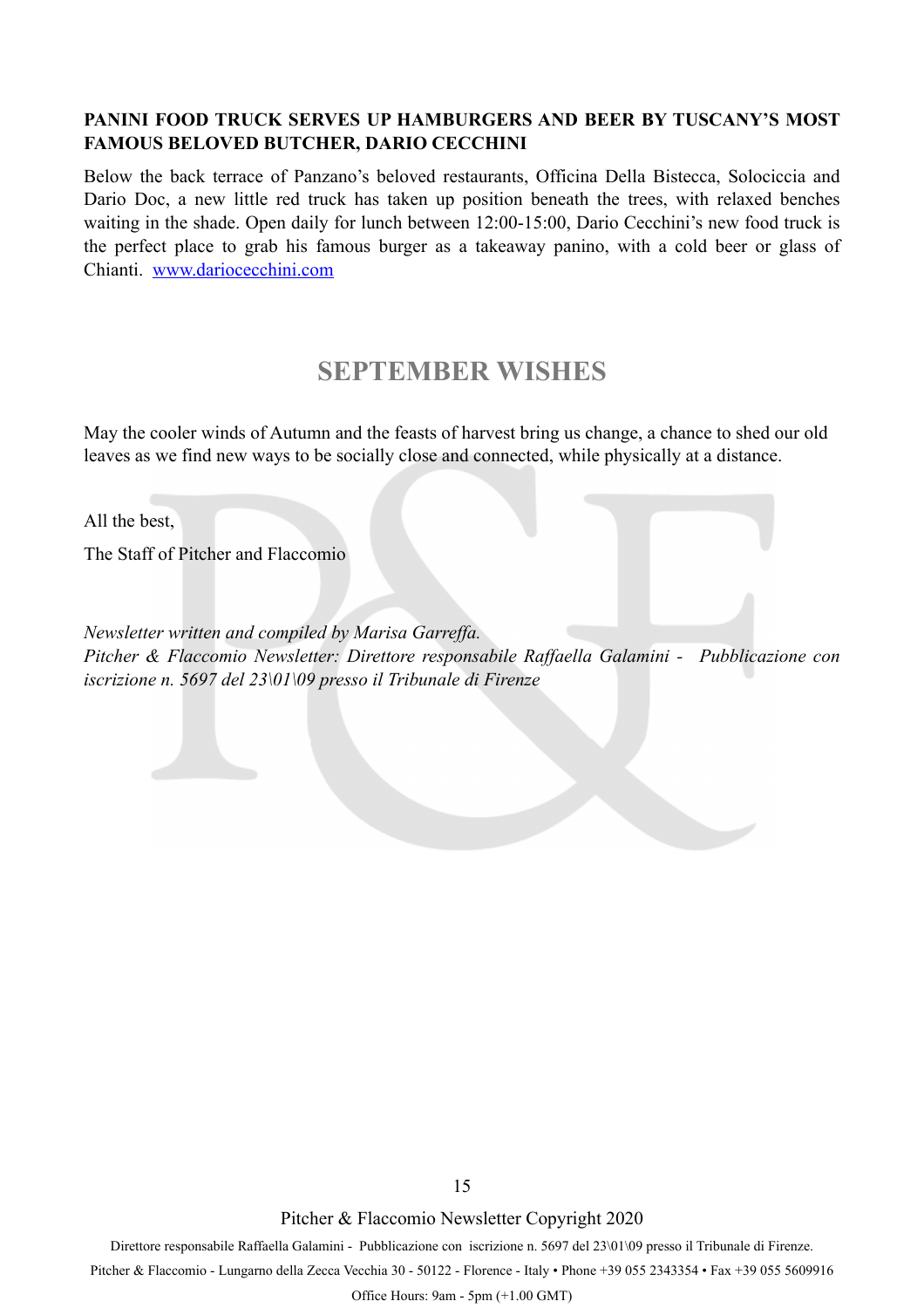### **CLASSIFIEDS**



Pitcher & Flaccomio Newsletter Copyright 2020

16

Direttore responsabile Raffaella Galamini - Pubblicazione con iscrizione n. 5697 del 23\01\09 presso il Tribunale di Firenze.

Pitcher & Flaccomio - Lungarno della Zecca Vecchia 30 - 50122 - Florence - Italy • Phone +39 055 2343354 • Fax +39 055 5609916